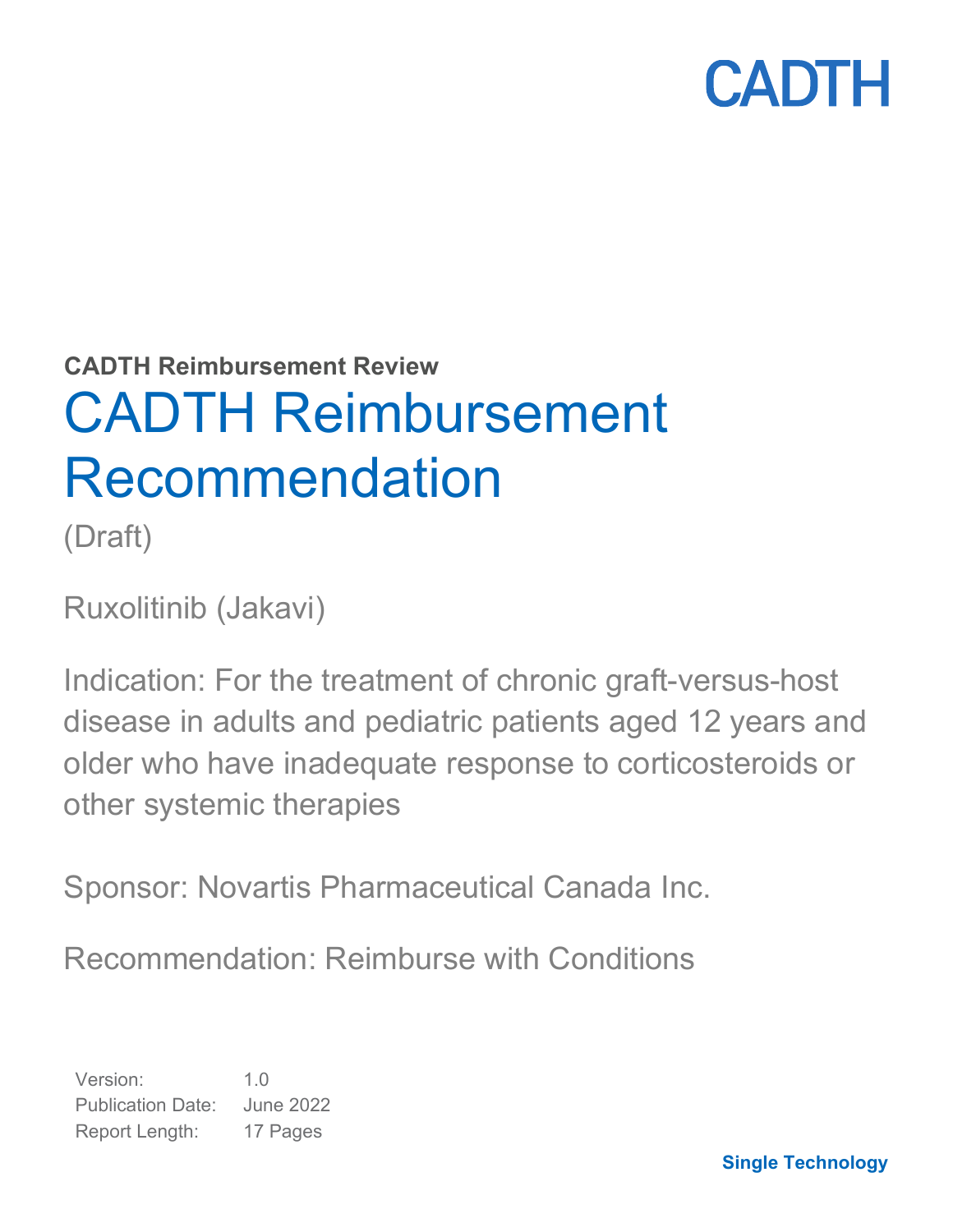**Disclaimer:** The information in this document is intended to help Canadian health care decision-makers, health care professionals, health systems leaders, and policymakers make well-informed decisions and thereby improve the quality of health care services. While patients and others may access this document, the document is made available for informational purposes only and no representations or warranties are made with respect to its fitness for any particular purpose. The information in this document should not be used as a substitute for professional medical advice or as a substitute for the application of clinical judgment in respect of the care of a particular patient or other professional judgment in any decision-making process. The Canadian Agency for Drugs and Technologies in Health (CADTH) does not endorse any information, drugs, therapies, treatments, products, processes, or services.

While care has been taken to ensure that the information prepared by CADTH in this document is accurate, complete, and up-to-date as at the applicable date the material was first published by CADTH, CADTH does not make any guarantees to that effect. CADTH does not guarantee and is not responsible for the quality, currency, propriety, accuracy, or reasonableness of any statements, information, or conclusions contained in any third-party materials used in preparing this document. The views and opinions of third parties published in this document do not necessarily state or reflect those of CADTH.

CADTH is not responsible for any errors, omissions, injury, loss, or damage arising from or relating to the use (or misuse) of any information, statements, or conclusions contained in or implied by the contents of this document or any of the source materials.

This document may contain links to third-party websites. CADTH does not have control over the content of such sites. Use of third-party sites is governed by the third-party website owners' own terms and conditions set out for such sites. CADTH does not make any guarantee with respect to any information contained on such third-party sites and CADTH is not responsible for any injury, loss, or damage suffered as a result of using such third-party sites. CADTH has no responsibility for the collection, use, and disclosure of personal information by third-party sites.

Subject to the aforementioned limitations, the views expressed herein are those of CADTH and do not necessarily represent the views of Canada's federal, provincial, or territorial governments or any third party supplier of information.

This document is prepared and intended for use in the context of the Canadian health care system. The use of this document outside of Canada is done so at the user's own risk.

This disclaimer and any questions or matters of any nature arising from or relating to the content or use (or misuse) of this document will be governed by and interpreted in accordance with the laws of the Province of Ontario and the laws of Canada applicable therein, and all proceedings shall be subject to the exclusive jurisdiction of the courts of the Province of Ontario, Canada.

The copyright and other intellectual property rights in this document are owned by CADTH and its licensors. These rights are protected by the Canadian *Copyright Act* and other national and international laws and agreements. Users are permitted to make copies of this document for non-commercial purposes only, provided it is not modified when reproduced and appropriate credit is given to CADTH and its licensors.

**Redactions:** Confidential information in this document may be redacted at the request of the sponsor in accordance with the *CADTH Drug Reimbursement Review Confidentiality Guidelines.*

**About CADTH:** CADTH is an independent, not-for-profit organization responsible for providing Canada's health care decision-makers with objective evidence to help make informed decisions about the optimal use of drugs, medical devices, diagnostics, and procedures in our health care system.

**Funding:** CADTH receives funding from Canada's federal, provincial, and territorial governments, with the exception of Quebec.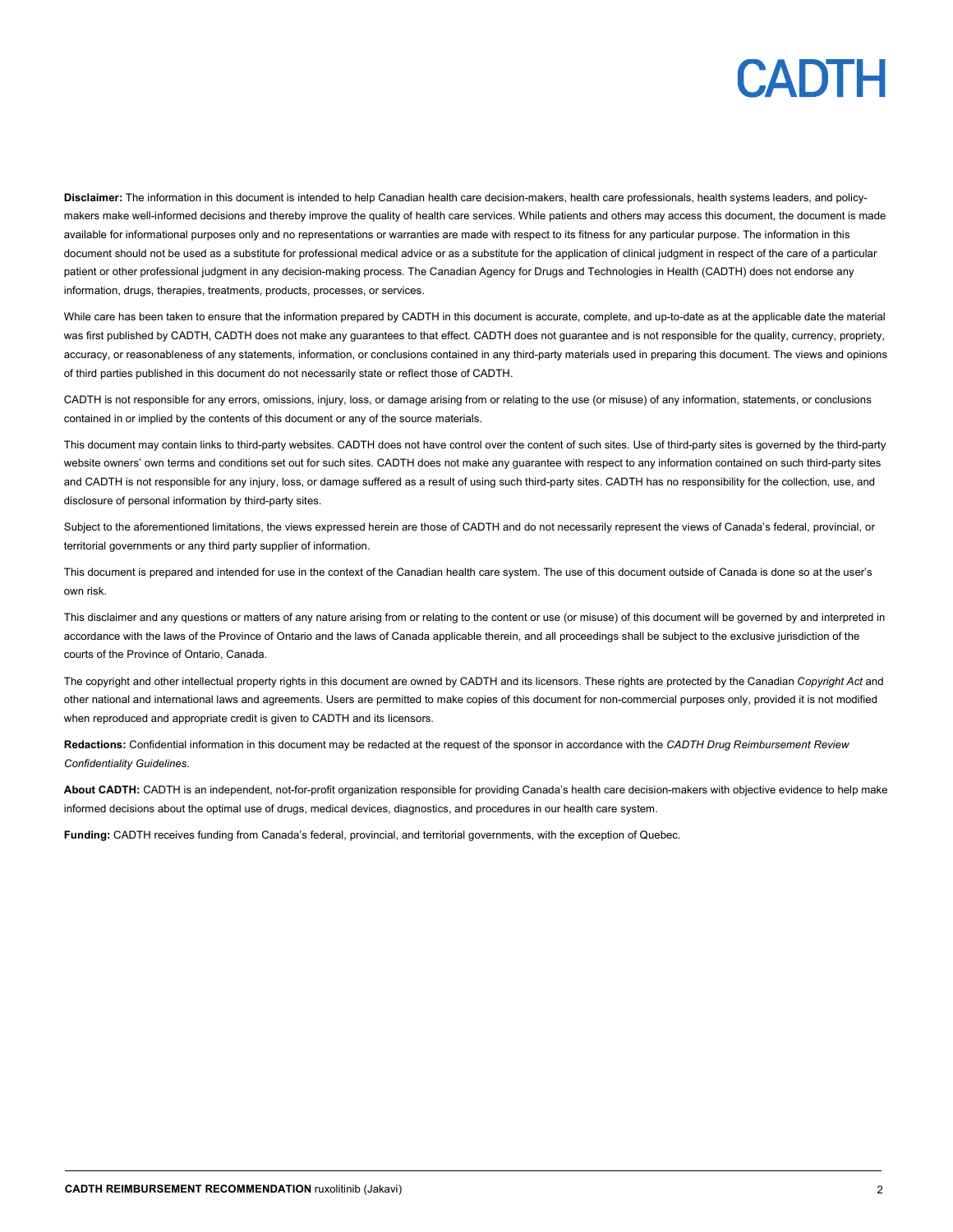### **Recommendation**

The CADTH Canadian Drug Expert Committee (CDEC) recommends that ruxolitinib be reimbursed for the treatment of chronic graftversus-host disease (cGvHD) in in adults and pediatric patients aged 12 years and older who have inadequate response to corticosteroids or other systemic therapies if the conditions listed in [Table 1](#page-3-0) are met.

### **Rationale for the Recommendation**

One phase III, randomized, open-label trial (REACH 3,  $N = 329$ ) demonstrated that treatment with ruxolitinib resulted in added clinical benefit in patients with steroid refractory (SR) cGvHD.The REACH 3 trial demonstrated that compared with best available therapy (BAT) ruxolitinib was associated with statistically significant improvements in overall response rate (ORR) at Cycle 7 Day 1 (50.5% versus 26.3% in the BAT group; stratified odds ratio = 2.98 , 95% CI, 1.62 to 5.48), failure-free survival (FFS) (stratified hazard ratio = 0.315, 95% CI, 0.205 to 0.486), and the Modified Lee Symptom Scale with a higher rate of responders in the ruxolitinib group up to Cycle 7 Day 1 (odds ratio = 2.62, 95% CI, 1.42 to 4.82). CDEC acknowledged the rarity of cGvHD and the significant unmet need for additional treatment options in this setting given the severe nature of this disease with substantial morbidity.

Patients expressed a need for treatments that can reduce disease symptoms, improve survival and quality of life, and decrease the severity of side-effects. CDEC concluded that ruxolitinib met some important patient needs by reducing disease symptoms of cGvHD, and providing an oral drug option with tolerable side effects that can be administered as an outpatient treatment. CDEC acknowledged that insufficient follow-up of survival outcomes led to uncertainty regarding long-term survival benefits of ruxolitinib (median FFS in the ruxolitinib group and median OS in both study groups was not reached). No definitive conclusion could be reached regarding the effects of ruxolitinib on health-related quality of life (HRQoL) due to a significant decline in the number of patients available to provide HRQoL assessments over time and the open-label design of the trial.

The cost-effectiveness of ruxolitinib is highly uncertain due to the sponsor's use of a post hoc analysis, which was used to populate the majority of model parameters, along with concerns regarding the model structure not adequately capturing the complexity of SRcGvHD. As such, a base case cost-effectiveness estimate was unable to be determined for the treatment of patients aged 12 years and older with steroid-refractory chronic graft-versus-host disease who have inadequate response to corticosteroids or other systemic therapies. The committee considered exploratory analyses conducted by CADTH and determined that the ICER was likely closer to \$1,062,977 per QALY, therefore ruxolitinib is not cost-effective at a \$50,000 per QALY willingness to pay (WTP) threshold. A price reduction of at least 65% for ruxolitinib would be required for ruxolitinib to achieve an ICER of \$50,000 per QALY compared with BAT.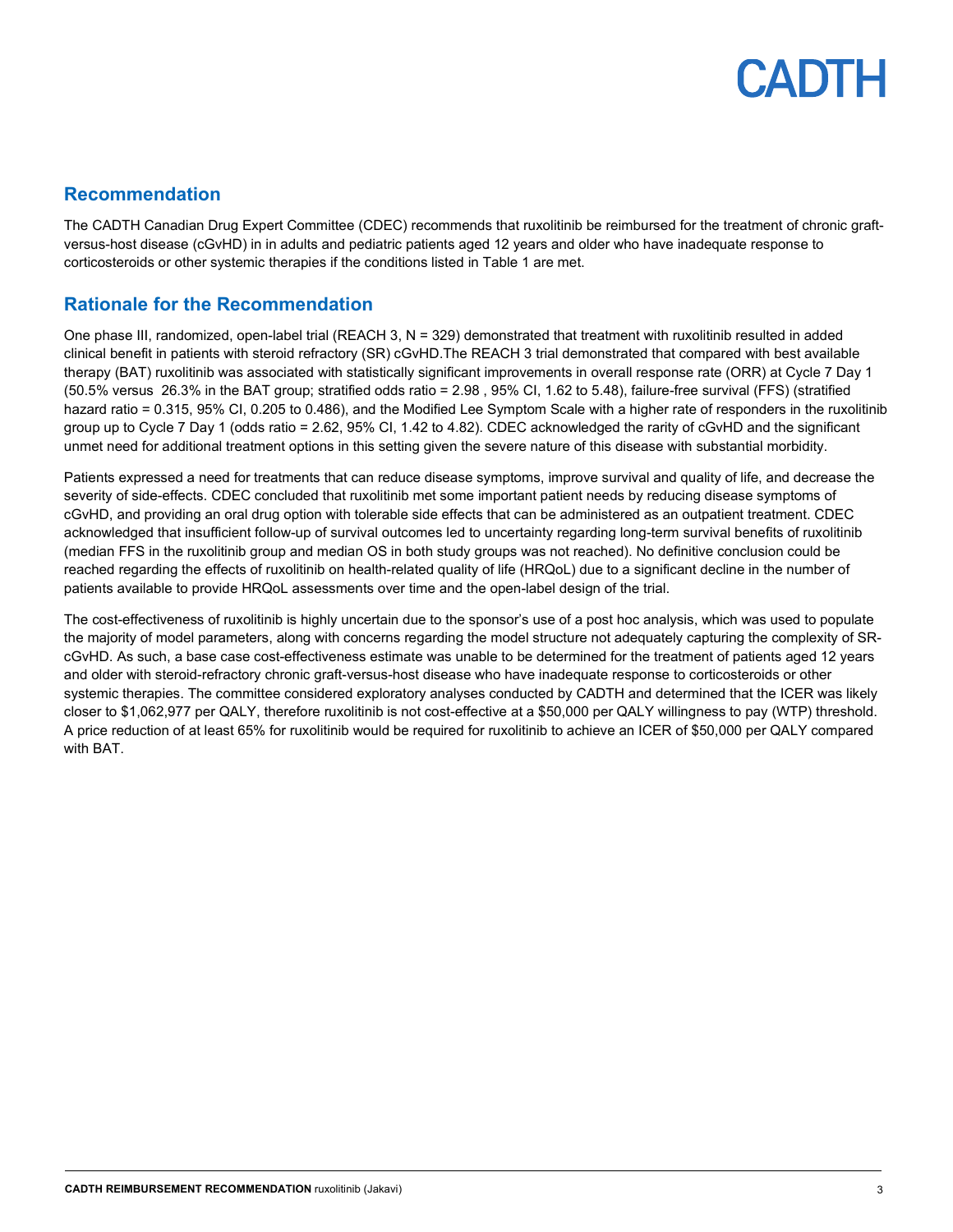|    | <b>Reimbursement Condition</b>                                                                                                                                                                                                                                                        | <b>Reason</b>                                                                                                                                                                                                                                                                                                                                                                                             | <b>Implementation Guidance</b>                                                                                                                                                                                                                                                                                                                                                                                                                                                                                                                                                                                                                              |
|----|---------------------------------------------------------------------------------------------------------------------------------------------------------------------------------------------------------------------------------------------------------------------------------------|-----------------------------------------------------------------------------------------------------------------------------------------------------------------------------------------------------------------------------------------------------------------------------------------------------------------------------------------------------------------------------------------------------------|-------------------------------------------------------------------------------------------------------------------------------------------------------------------------------------------------------------------------------------------------------------------------------------------------------------------------------------------------------------------------------------------------------------------------------------------------------------------------------------------------------------------------------------------------------------------------------------------------------------------------------------------------------------|
|    | <b>Initiation</b>                                                                                                                                                                                                                                                                     |                                                                                                                                                                                                                                                                                                                                                                                                           |                                                                                                                                                                                                                                                                                                                                                                                                                                                                                                                                                                                                                                                             |
| 1. | Treatment with ruxolitinib should<br>be initiated in patients who have:<br>1.1 Clinically diagnosed cGvHD<br>staging of moderate to severe<br>based on NIH consensus<br>criteria <sup>a</sup>                                                                                         | Evidence from the REACH 3 trial<br>demonstrated that ruxolitinib resulted in a<br>statistically significant improvement in<br>overall response rate in patients with the<br>characteristic listed in this condition.                                                                                                                                                                                      |                                                                                                                                                                                                                                                                                                                                                                                                                                                                                                                                                                                                                                                             |
| 2. | Patients should have a confirmed<br>diagnosis of corticosteroid<br>refractory cGvHD                                                                                                                                                                                                   | Evidence from the REACH 3 trial<br>demonstrated that ruxolitinib resulted in a<br>statistically significant improvement in<br>overall response rate in patients who had<br>corticosteroid refractory cGvHD. The<br>CADTH review identified no clinical trial<br>data on the safety and potential benefits<br>of using ruxolitinib in patients with<br>cGvHD who are not refractory to<br>corticosteroids. | Corticosteroid refractory cGvHD is defined,<br>based on 2014 NIH consensus criteria <sup>b</sup> , by<br>one or more of the following criteria:<br>A lack of response or disease<br>$\bullet$<br>progression after administration of<br>minimum prednisone 1 mg/kg/day<br>for at least 1 week (or equivalent)<br>Disease persistence without<br>$\bullet$<br>improvement despite continued<br>treatment with prednisone at >0.5<br>mg/kg/day or 1 mg/kg/every other<br>day for at least 4 weeks (or<br>equivalent)<br>Increased prednisone dose to<br>$\bullet$<br>>0.25 mg/kg/day after two<br>unsuccessful attempts to taper<br>the dose (or equivalent). |
|    | Renewal                                                                                                                                                                                                                                                                               |                                                                                                                                                                                                                                                                                                                                                                                                           |                                                                                                                                                                                                                                                                                                                                                                                                                                                                                                                                                                                                                                                             |
| 3. | Treatment with ruxolitinib should<br>be renewed for patients who have<br>achieved an overall response (i.e.,<br>CR or PR), according to NIH<br>criteria <sup>c</sup> , after 24 weeks of therapy<br>(approximately 6 months)                                                          | The CADTH review identified no<br>evidence on the safety and potential<br>benefits of further treatment with<br>ruxolitinib in patients who have not<br>achieved an overall response after 24<br>weeks of therapy.                                                                                                                                                                                        |                                                                                                                                                                                                                                                                                                                                                                                                                                                                                                                                                                                                                                                             |
|    | <b>Discontinuation</b>                                                                                                                                                                                                                                                                |                                                                                                                                                                                                                                                                                                                                                                                                           |                                                                                                                                                                                                                                                                                                                                                                                                                                                                                                                                                                                                                                                             |
| 4. | Ruxolitinib should be discontinued<br>upon the occurrence of any of the<br>following:<br>4.1. Progression of cGvHD,<br>defined as worsening of<br>cGvHD symptoms or<br>occurrence of new cGvHD<br>symptoms<br>4.2. recurrence or relapse of<br>underlying hematological<br>malignancy | There is a lack of evidence that patients<br>who exhibit the clinical presentations<br>outlined in this condition would benefit<br>from further treatment with ruxolitinib.                                                                                                                                                                                                                               |                                                                                                                                                                                                                                                                                                                                                                                                                                                                                                                                                                                                                                                             |
|    | <b>Prescribing</b>                                                                                                                                                                                                                                                                    |                                                                                                                                                                                                                                                                                                                                                                                                           |                                                                                                                                                                                                                                                                                                                                                                                                                                                                                                                                                                                                                                                             |
| 5. | Ruxolitinib should only be<br>prescribed by clinicians who:                                                                                                                                                                                                                           | These conditions are required to ensure<br>that ruxolitinib is prescribed only for                                                                                                                                                                                                                                                                                                                        | Ruxolitinib may be self-administered in a<br>patient's home which provides important                                                                                                                                                                                                                                                                                                                                                                                                                                                                                                                                                                        |

### <span id="page-3-0"></span>**Table 1. Reimbursement Conditions and Reasons**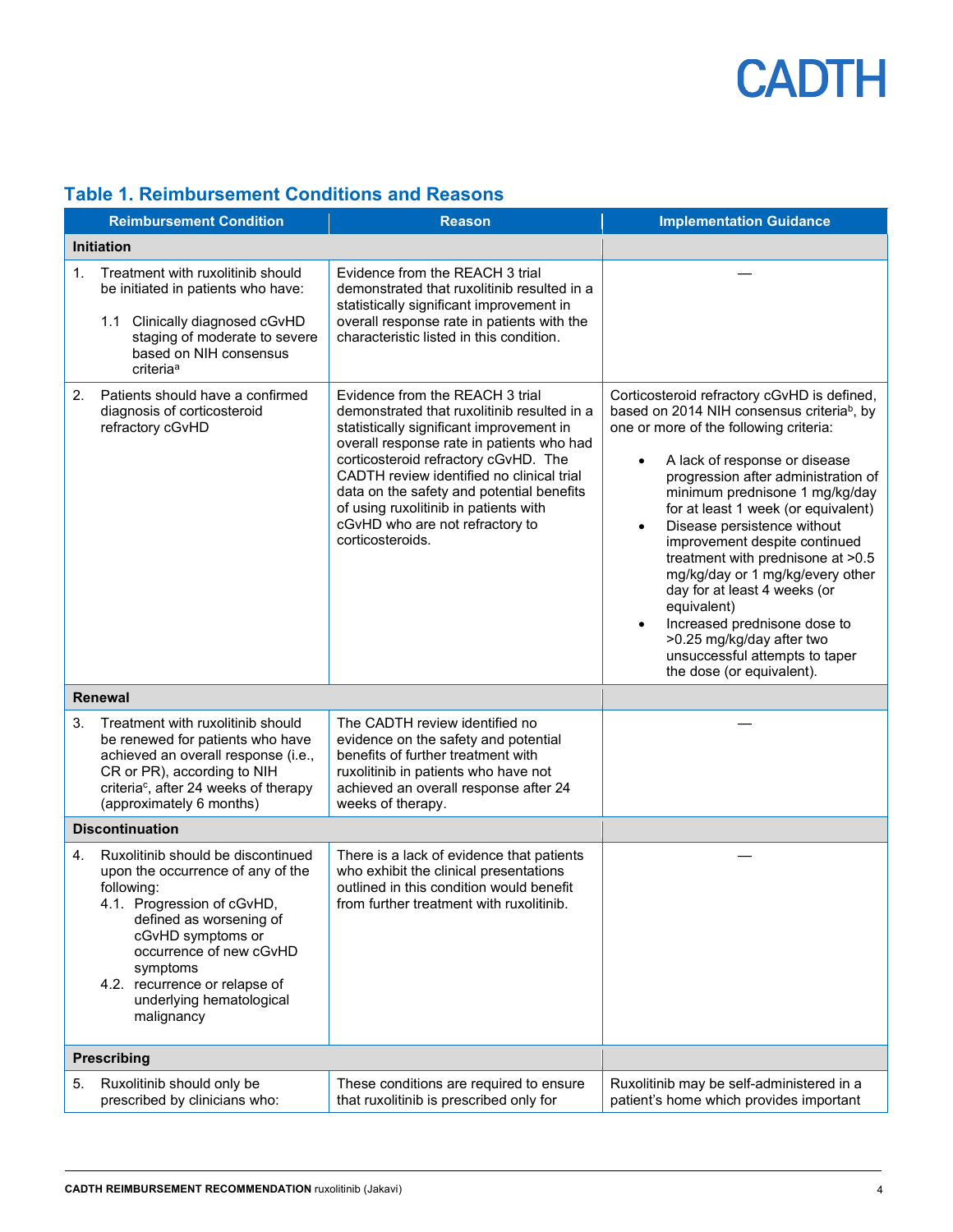|                                | <b>Reimbursement Condition</b>                                                                                                                                      | <b>Reason</b>                                                                                                                                                                                                                                                                                                                                                                                                     | <b>Implementation Guidance</b>                                                                                                                                                        |
|--------------------------------|---------------------------------------------------------------------------------------------------------------------------------------------------------------------|-------------------------------------------------------------------------------------------------------------------------------------------------------------------------------------------------------------------------------------------------------------------------------------------------------------------------------------------------------------------------------------------------------------------|---------------------------------------------------------------------------------------------------------------------------------------------------------------------------------------|
|                                | 5.1. have experience in the<br>diagnosis and management<br>of patients with cGvHD.<br>5.2. are familiar with the toxicity<br>profile associated with<br>ruxolitinib | appropriate patients and that patients<br>receive optimal care for toxicity<br>management.                                                                                                                                                                                                                                                                                                                        | patient and healthcare benefits compared<br>to other therapies that require<br>administration in a hospital or infusion<br>clinic that have been used in the second-<br>line setting. |
| 6.                             | Treatment with ruxolitinib must not<br>be added to patients' concurrent<br>treatment of systemic therapies<br>other than steroids ± calcineurin<br>inhibitors.      | In the REACH 3 trial patients continued<br>to receive the systemic<br>immunosuppressive regimen of<br>corticosteroids ± calcineurin inhibitors for<br>SR-cGvHD, that were initiated before<br>randomization. There is no data to<br>support the generalization of treatment<br>benefit to patients who receive ruxolitinib<br>as an add on to systemic therapies other<br>than steroids ± calcineurin inhibitors. |                                                                                                                                                                                       |
| <b>Pricing</b>                 |                                                                                                                                                                     |                                                                                                                                                                                                                                                                                                                                                                                                                   |                                                                                                                                                                                       |
| 7.                             | A reduction in price                                                                                                                                                | The cost-effectiveness of ruxolitinib is<br>highly uncertain.<br>CADTH undertook a price reduction<br>analysis that utilized more appropriate<br>assumptions. This analysis indicated that<br>at least a 65% reduction in price is<br>required to achieve an ICER of \$50,000<br>per QALY. Economic model uncertainty<br>may justify further price reductions.                                                    |                                                                                                                                                                                       |
| <b>Feasibility of Adoption</b> |                                                                                                                                                                     |                                                                                                                                                                                                                                                                                                                                                                                                                   |                                                                                                                                                                                       |
| 8.                             | The feasibility of adoption of<br>ruxolitinib must be addressed                                                                                                     | At the submitted price, the magnitude of<br>uncertainty in the budget impact must be<br>addressed to ensure the feasibility of<br>adoption, given the difference between<br>the sponsor's estimate and CADTH's<br>estimate.                                                                                                                                                                                       |                                                                                                                                                                                       |

cGvHD = chronic graft-versus host disease; CNI = calcineurin inhibitor; CR = complete response; ECOG PS = Eastern Cooperative Oncology Group Performance Status; ICER = incremental cost-effectiveness ratio; kg = kilogram; mg = milligram; NIH = National Institute of Health; PR = partial response; QALY = quality adjusted life year; SRcGvHD = steroid-refractory chronic graft-versus host disease

a Jagasia MH, Greinix HT, Arora M, et al. National Institutes of Health Consensus Development Project on Criteria for Clinical Trials in Chronic Graft-versus-Host Disease: I. The 2014 Diagnosis and Staging Working Group report. *Biol Blood Marrow Transplant*. 2015;21(3):389-401.e381.

**b Martin PJ, Lee SJ, Przepiorka D, et al. National Institutes of Health Consensus Development Project on Criteria for Clinical Trials in Chronic Graft-versus-Host Disease:** VI. The 2014 Clinical Trial Design Working Group Report. *Biol Blood Marrow Transplant*. 2015;21(8):1343-1359

<sup>c</sup> Lee SJ, Wolff D, Kitko C, et al. Measuring therapeutic response in chronic graft-versus-host disease. National Institutes of Health consensus development project on criteria for clinical trials in chronic graft-versus-host disease: IV. The 2014 Response Criteria Working Group report. *Biol Blood Marrow Transplant*. 2015;21(6):984-999.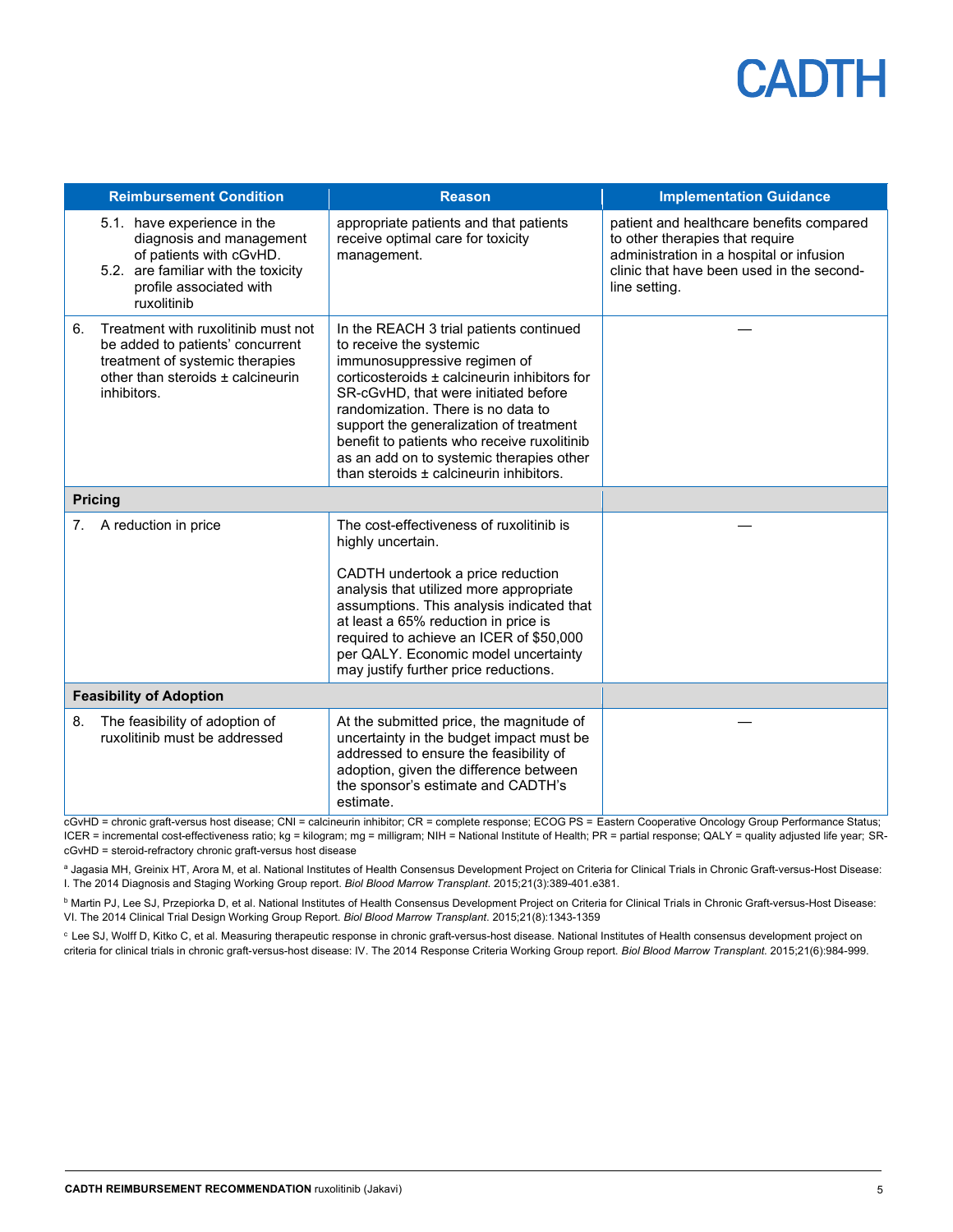### **Discussion Points**

- Based on the input from clinical experts and patients, CDEC acknowledged this is a rare patient population with a significant unmet medical need for additional effective and safe treatment options in the cGvHD setting given the severe nature of this disease with substantial morbidity.
- CDEC discussed the extent to which the patient population in the REACH 3 trial reflected the reimbursement request. According to the inclusion criteria of the REACH 3 trial all patients had to have an inadequate response to steroids ± calcineurin inhibitor (CNI). In addition, patients in the REACH 3 trial were allowed to have received one prior systemic treatment for cGvHD in addition to corticosteroids ± CNI, which would be reflective of patients with an inadequate response to systemic treatments, other than steroids. CDEC acknowledged input from the clinical experts consulted by CADTH noting that the difference between patients who either have an inadequate response to corticosteroids alone or to multiple therapies would be unlikely to impact the treatment effect of ruxolitinib
- The REACH 3 trial enrolled male or female patients ≥ 12 years of age. However, only 3.6% of patients in the trial were aged less than 18 years. CDEC agreed with the clinical experts consulted by CADTH that it would be reasonable to generalize the REACH 3 trial results to adolescents aged less than 18 years, given that adults and adolescents are managed similarly in clinical practice and the safety profile of ruxolitinib in these patients appeared similar to the overall safety set of the REACH 3 trial. CDEC discussed the results of an observational study of ruxolitinib in children and adults with SR-cGvHD, that suggested a similar treatment effect and safety profile among adults and adolescents aged 12 to 18 years.
- While ruxolitinib appeared to have overall slightly more adverse events than BAT, the clinical experts consulted by CADTH noted that most treatment-emergent adverse events (TEAEs) associated with ruxolitinib could be managed with dose modifications and best supportive care. CDEC agreed with the clinical experts that no unexpected safety concerns were observed with ruxolitinib, and that patients could be adequately managed in clinical practice.

### **Background**

GvHD is a complication associated with allogeneic stem cell transplantation (alloSCT). GvHD is a multisystem disorder in which the donor-derived immune cells initiate an adverse immune reaction to the transplant recipient tissues, cells, and organs leading to tissue damage, organ failure, or death. cGvHD typically occurs 100 days or more after alloSCT and can last a few months or a lifetime. cGvHD occurs in 35% to 70% of patients who undergo alloSCT. Currently, there is no consensus on standard second-line therapies for patients with steroid-refractory cGvHD (SR-cGvHD). Available second-line options in Canada include extracorporeal photopheresis (ECP), mycophenolate mofetil (MMF), etanercept, low-dose methotrexate (MTX), infliximab, mechanistic target of rapamycin (mTOR) inhibitor (e.g., sirolimus), imatinib, rituximab, ibrutinib, low dose interleukin (IL)-2, pulsed cyclophosphamide, and rarely pentostatin. Available treatments for patients with SR-cGvHD have limited effectiveness and are associated with a number of side effects.

Ruxolitinib has been approved by Health Canada for the treatment of cGvHD in adults and pediatric patients aged 12 years and older who have inadequate response to corticosteroids or other systemic therapies. Ruxolitinib is a Janus-associated kinase (JAK) inhibitor. Ruxolitinib is available as 5 mg, 10 mg, 15 mg and 20 mg tablets. The recommended dose is 10 mg administered orally twice daily. The Product Monograph states that tapering of ruxolitinib may be considered in patients with a response and after having discontinued corticosteroids. It is recommended to taper ruxolitinib by reducing the dose to 50% every two months; in the event that signs or symptoms of GvHD reoccur during or after the taper, re-escalation of ruxolitinib should be considered.

### **Sources of Information Used by the Committee**

To make their recommendation, the Committee considered the following information:

- A review of 1 Phase III randomized controlled trial (RCT) in patients aged 12 years and older with moderate or severe SRcGvHD
- Patients' perspectives gathered by 1 joint patient input co-created by 8 patient groups, the Lymphoma Canada (LC), Lymphoma and Leukemia Society of Canada (LLSC), Chronic Lymphocytic Leukemia (CLL) Canada, Myeloma Canada, Aplastic Anemia & Myelodysplasia Association of Canada (AAMAC), Canadian MPN Research Foundation (CMPNRF) and the Chronic Myelogenous Leukemia (CML) Network, Myeloproliferative neoplasms (MPN) Canadian Research Foundation, and Cell Therapy Transplant Canada (CTTC)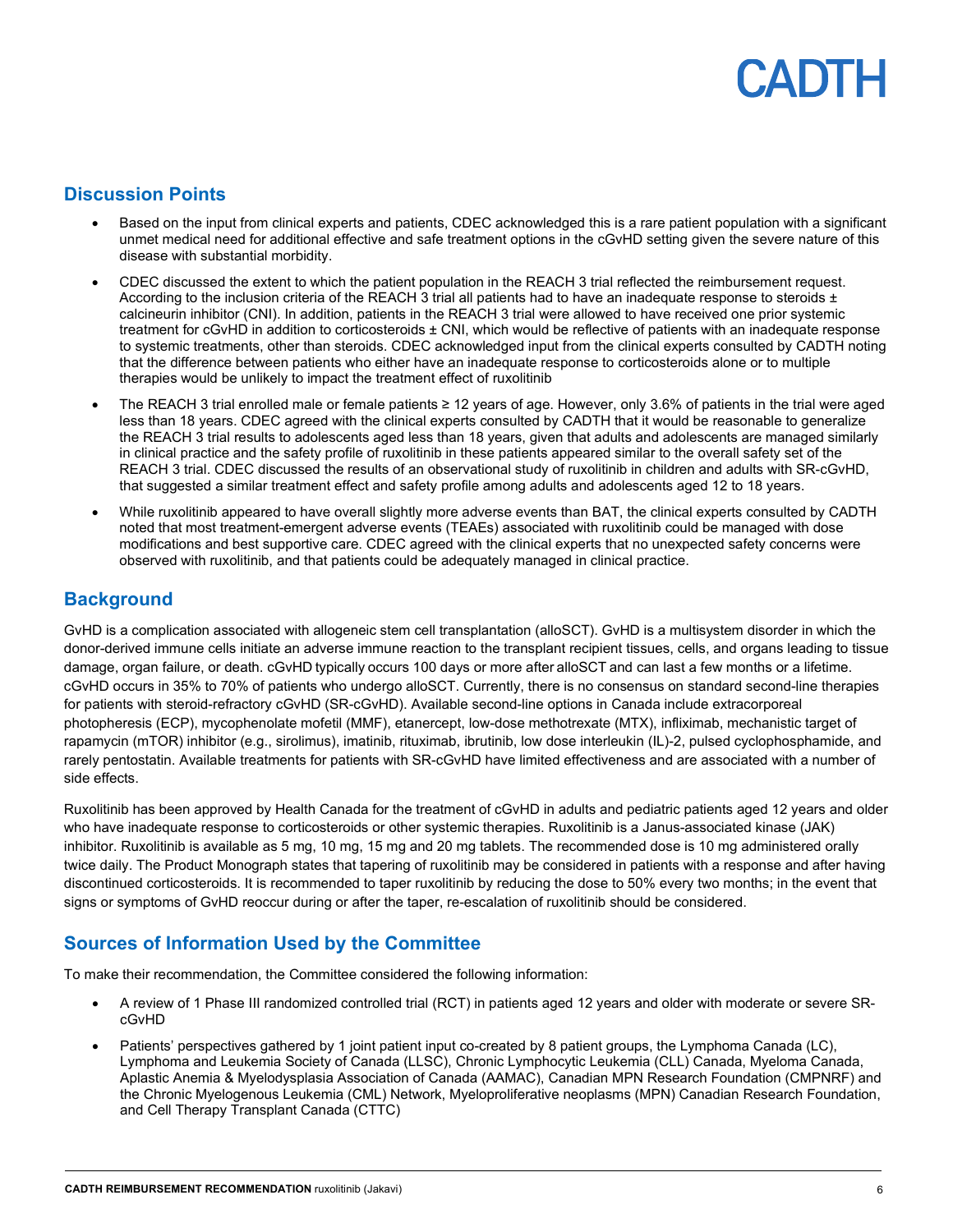- Input from public drug plans and cancer agencies that participate in the CADTH review process
- Three clinical specialists with expertise in diagnosing and treating patients with cGvHD
- Input from 2 clinician groups, including CTTC (based on input from 8 clinicians) and Ontario Health (Cancer Care Ontario [CCO]) Complex Malignant Hematology (based on input from 2 clinicians)
- A review of the pharmacoeconomic model and report submitted by the sponsor

### **Stakeholder Perspectives**

#### Patient Input

Eight patient groups- the LC, LLSC, CLL Canada, Myeloma Canada, AAMAC, CMPNRF and the CML Network, MPN Canadian Research Foundation, and CTTC- co-created one joint patient input for this review. The input was based on an online survey and responses from a total of 68 participants were included in the patient input. Sixty patients reported having received a stem cell transplant (SCT), 6 patients reported not having received a SCT, and two patients did not provide an answer to this question. Out of the 60 patients that received a SCT, 49 patients reported having received an alloSCT. Fifty-three patients had experienced GvHD after their SCT. Data on the type of GvHD were available for 45 of the 53 patients with GvHD: 13% experienced aGvHD, 24% experienced cGvHD, and 62% experienced both acute and chronic GvHD. Twenty patients reported receiving ruxolitinib treatment.

Respondents indicated that they had long-lasting GvHD symptoms (3 to 5 years for 26% of respondents and more than 5 years for 28% of respondents). In order to manage GvHD patient respondents reported requiring numerous medical consultations, hospital stays, and nights away from home. Respondents indicated a varying range of GvHD symptoms significantly impacting patients' daily activities and causing detrimental effects on patients' quality of life. Respondents highlighted problems with interruption of life goals and accomplishment (career, school), difficulty sleeping, impact on mental health (stress, anxiety, worry, and problems concentration), and financial impacts. Other commonly experienced symptoms indicated by respondents included burning and redness of the skin on the palms of the hands or soles of the feet, rashes that could spread over the entire body, blisters and peeling skin, skin problems such as dryness, rash, itching, peeling, darkening, hard texture and feeling tight, enlarged liver, liver tenderness, abnormal liver enzymes or liver failure, jaundice, dry eyes that may have a burning or gritty feeling, dry mouth with or without mouth ulcers, diarrhea, loss of appetite, stomach cramps, vomiting, weight loss, pain in muscles and joints, mobility issues and difficulties, infections, and difficulty breathing.

According to the patient input received, respondents expected new drugs or treatments to improve the following key outcomes: overall survival, GvHD symptoms, quality of life, and severity of side effects. Additionally, the ability to received treatment in the outpatient setting (rather than requiring an overnight hospital stay), having access to treatment locally (rather than requiring extensive amount of travel), treatment being covered by insurance or drug plans, and the treatment being recommended by health care professionals, were perceived to be very important by respondents. Respondents who had direct experience with ruxolitinib indicated that, overall, ruxolitinib was an effective treatment, improved their quality of life, had tolerable side effects, and was a treatment that they would take again if recommended by their physician, and that they would recommend it to other patients.

#### Clinician input

#### *Input from clinical experts consulted by CADTH*

The clinical experts consulted by CADTH noted that there are currently no Health Canada authorized standard care regimens specific for patients with SR-cGvHD in Canada, except for ibrutinib which has been authorized since 2017 for the treatment of adult patients with SR-cGvHD but has not undergone review by CADTH and is not publicly reimbursed in Canada and available through private drug insurance only. According to the clinical experts consulted by CADTH available second-line options in Canada include ECP, MMF, etanercept, low-dose MTX, infliximab, mTOR inhibitor (e.g., sirolimus), imatinib, rituximab, ibrutinib, low dose IL-2, pulsed cyclophosphamide, and rarely pentostatin. There was consensus among the clinical experts that there is an unmet need for effective therapies with acceptable toxicity profile that improve health related quality of life, reduce disease symptoms of cGvHD, enhance patient's performance status, and improve overall survival. The need for a convenient oral route of administration was highlighted to achieve high adherence and reduce the need for hospital-based or ambulatory center resource utilization. Ruxolitinib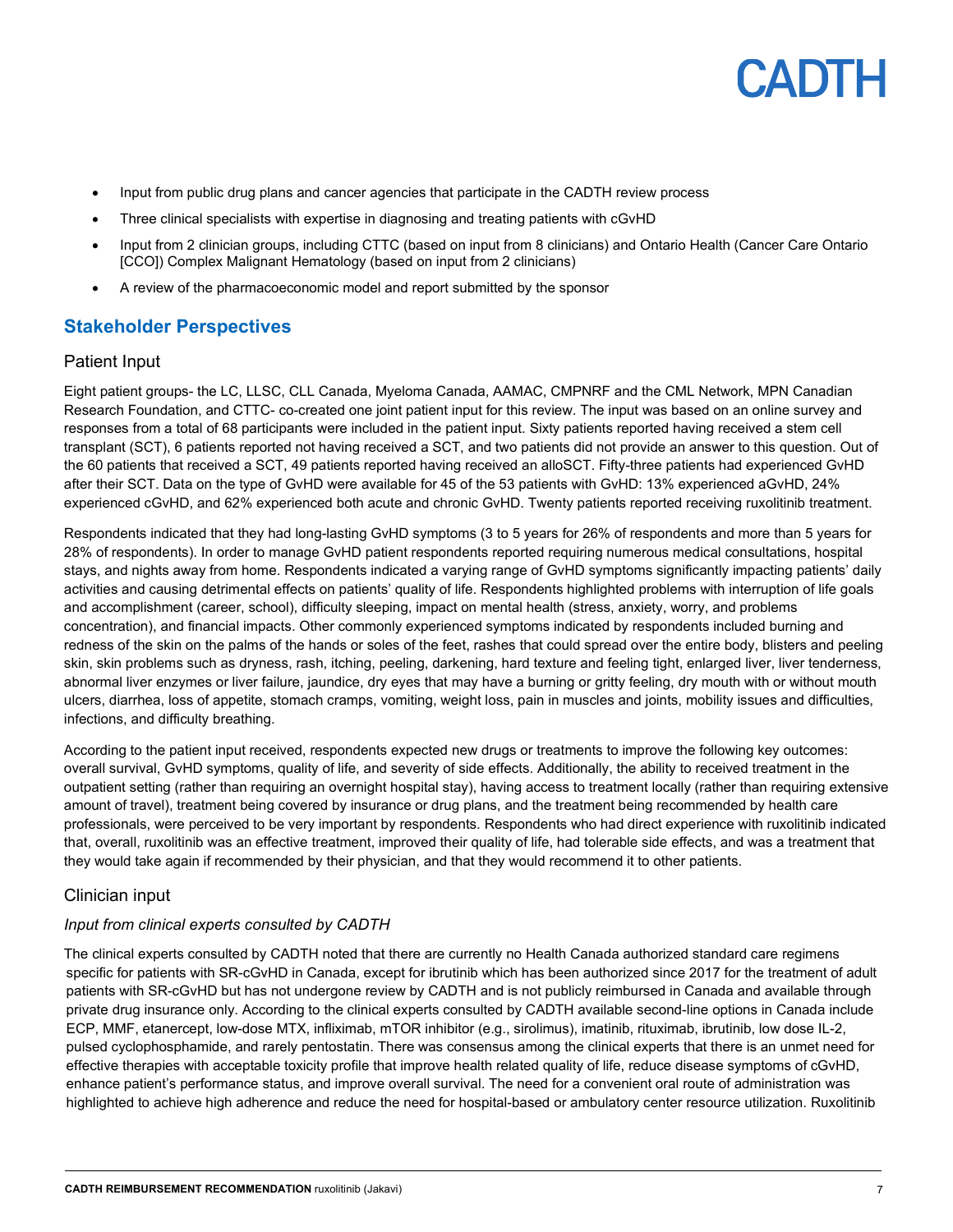was stated to be used as add on to patients' immunosuppressive regimen of corticosteroids ± CNI in patients aged 12 years and older with moderate or severe SR-cGvHD as per the REACH 3 trial. It was agreed that ruxolitinib, as a therapy for SR-cGvHD, would likely shift the current treatment paradigm. The clinical experts consulted by CADTH agreed that patients as selected per the inclusion/exclusion criteria of the REACH 3 trial should be eligible for ruxolitinib therapy. The clinical experts identified the following potential subgroups as being most in need of ruxolitinib therapy: patients with glucocorticoid refractory as opposed to glucocorticoid dependent cGvHD and patients with bronchiolitis obliterans. Patient subgroups who would potentially benefit the least from ruxolitinib may include patients with isolated lichenoid cGvHD, who may preferentially be treated with ECP or subcutaneous low dose IL-2 rather than ruxolitinib. Patients with strictly autoimmune cGvHD manifestations such as immune thrombocytopenia (as well as immune hemolytic anemia, immune glomerulonephritis and myasthenia gravis) may preferentially be treated with rituximab. The clinical experts consulted by CADTH felt that it would be reasonable to generalize the results from the REACH 3 trial to patients who received two or more systemic treatments for cGvHD in addition to corticosteroids ± CNI as well as patients with Eastern Cooperative Oncology Group (ECOG) of 3 or Karnofsky performance status (KPS) or Lansky performance status (LPS) of < 60% if performance status is related to cGvHD, and its symptoms. Furthermore, it was agreed that it would be reasonable to leave it up to the discretion of the treating physician to apply some flexibility in terms of using ruxolitinib in patients with overlap syndrome and patients with mild cGvHD.

In the opinion of the clinical experts consulted by CADTH, an accurate assessment of response in cGvHD is based on the National Institute of Health (NIH) consensus criteria, as was used in the REACH 3 trial. Response to treatment is usually assessed every 2 to 4 weeks, depending on the severity of cGvHD. Weekly assessment may be required initially. The clinical experts indicated that the most clinically meaningful responses to treatment include overall response (complete or partial response), improvements in healthrelated quality of life and performance status, reduction in cGvHD symptoms (frequency/ severity), stability of disease (no deterioration), and improved overall survival as well as the ability to reduce the dose of immunosuppression/ corticosteroids without flare of cGvHD signs and symptoms and having to start another agent for cGvHD.

In the opinion of the clinical experts consulted by CADTH, treatment with ruxolitinib should be discontinued if a patient experiences cGvHD disease progression, relapse of underlying hematologic malignancy, or experiences intolerable toxicity (e.g., anemia, thrombocytopenia or neurological toxicity that cannot be managed with drug interruption and or dose reduction). Tapering ruxolitinib in responders may be considered after 24 weeks of therapy.

#### *Clinician group input*

Two clinician group inputs were provided, one from CTTC (based on input from 8 clinicians) and one from Ontario Health CCO Complex Malignant Hematology (based on input from 2 clinicians). The views of the clinician groups were overall consistent with the clinical experts consulted by CADTH indicating that based on the evidence from the REACH 3 trial it was anticipated that ruxolitinib would become the dominant first-line therapy for SR-cGvHD. The outcomes assessed in the REACH 3 trial were judged to be applicable to Canadian clinical practice and reflective of clinically meaningful responses. It was noted by both inputs that ruxolitinib is not considered to be as immunosuppressive as other available therapies. The clinicians from Ontario Health CCO noted the drawbacks of currently available therapies, such as the intravenous administration, which requires patients to be at the hospital, side effects and broad immune suppression, and the high price and deliver costs of treatments. It was highlighted by the input from CTTC that a Health Canada approved and provincially funded therapy for SR-cGvHD would be an important step forward in the present target setting with existing therapies offering low response rates and high rates of toxicity. According to the input from CTTC the experience with ruxolitinib (accessible via compassionate access program) and real-world effectiveness appears similar to that observed in the REACH 3 trial with low rates of toxicity.

### Drug Program Input

Input was obtained from the drug programs that participate in the CADTH reimbursement review process. The following were identified as key factors that could potentially impact the implementation of a CADTH recommendation for ruxolitinib:

- Considerations for relevant comparators
- Consideration for initiation of therapy
- Considerations for discontinuation of therapy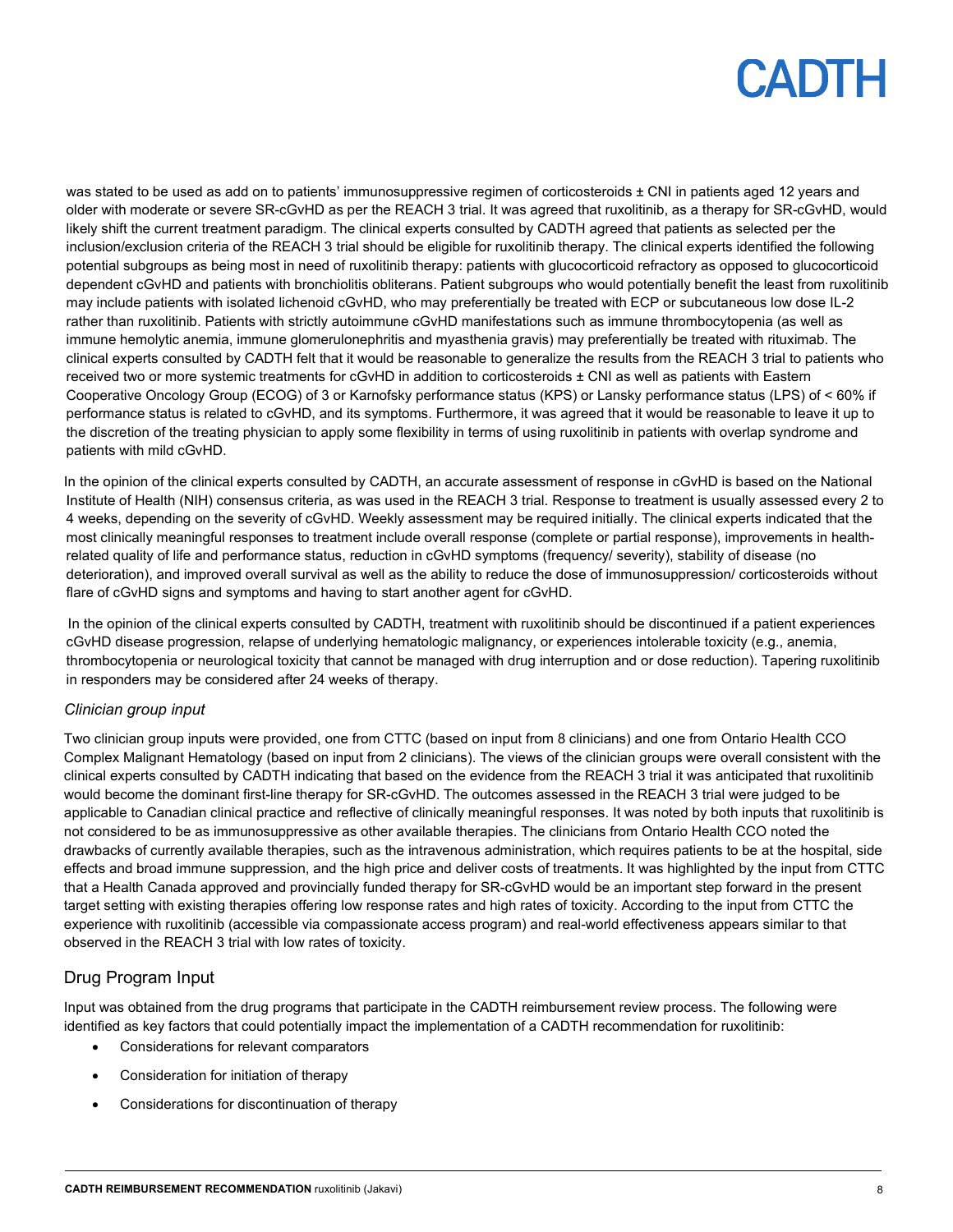• Considerations for prescribing of therapy

The clinical experts consulted by CADTH provided advice on the potential implementation issues raised by the drug programs.

### **Table 2. Responses to Questions from the Drug Programs**

| <b>Implementation Issues</b>                                                                                                                                                                                                                                                   | <b>Response</b>                                                                                                                                                                                                                                                                                                                                                                                                                                                                                                                                                                                                                                                                                                                                                                                                                                                                                                            |  |
|--------------------------------------------------------------------------------------------------------------------------------------------------------------------------------------------------------------------------------------------------------------------------------|----------------------------------------------------------------------------------------------------------------------------------------------------------------------------------------------------------------------------------------------------------------------------------------------------------------------------------------------------------------------------------------------------------------------------------------------------------------------------------------------------------------------------------------------------------------------------------------------------------------------------------------------------------------------------------------------------------------------------------------------------------------------------------------------------------------------------------------------------------------------------------------------------------------------------|--|
| <b>Relevant Comparators</b>                                                                                                                                                                                                                                                    |                                                                                                                                                                                                                                                                                                                                                                                                                                                                                                                                                                                                                                                                                                                                                                                                                                                                                                                            |  |
| Would there be a patient population that would require a<br>combination of one of the off-label comparator treatments<br>and ruxolitinib for steroid refractory cGvHD?                                                                                                         | As per protocol criteria of the REACH 3 trial patients continued<br>to receive the systemic immunosuppressive regimen of<br>corticosteroids ± calcineurin inhibitors for SR-cGvHD, that were<br>initiated before randomization. CDEC noted that the CADTH<br>review identified no evidence to support the benefit of<br>combination therapy with ruxolitinib, other than adding it to<br>steroids and ±calcineurin inhibitors.                                                                                                                                                                                                                                                                                                                                                                                                                                                                                             |  |
| <b>Considerations for Initiation of Therapy</b>                                                                                                                                                                                                                                |                                                                                                                                                                                                                                                                                                                                                                                                                                                                                                                                                                                                                                                                                                                                                                                                                                                                                                                            |  |
| What would be the definition of inadequate response to<br>corticosteroids or steroid refractoriness in cGvHD?                                                                                                                                                                  | CDEC agreed with the clinical experts consulted by CADTH that<br>inadequate response to corticosteroids or steroid refractoriness<br>in cGvHD is defined according to the 2014 NIH consensus<br>criteria <sup>a</sup> which were used in the REACH 3 trial.<br>The definition of corticosteroid refractory cGvHD defined<br>according to the NIH consensus criteria is, irrespective of the<br>concomitant use of a calcineurin inhibitor:<br>A lack of response or disease progression after<br>administration of minimum prednisone 1 mg/kg/day for<br>at least 1 week (or equivalent); or<br>Disease persistence without improvement despite<br>$\bullet$<br>continued treatment with prednisone at >0.5 mg/kg/day<br>or 1 mg/kg/every other day for at least 4 weeks (or<br>equivalent); or<br>Increase to prednisone dose to >0.25 mg/kg/day after<br>two unsuccessful attempts to taper the dose (or<br>equivalent). |  |
| Ruxolitinib for the treatment of cGvHD in patients aged 12<br>years and older who have inadequate response to<br>corticosteroids or other systemic therapies.<br>What would be the other systemic therapies used that are<br>specified in the reimbursement request for cGvHD? | Patients in the REACH 3 trial were allowed to have received one<br>prior systemic treatment for cGvHD in addition to corticosteroids<br>± CNI, which would be reflective of patients with an inadequate<br>response to systemic treatments, other than steroids. CDEC<br>acknowledged input from the clinical experts consulted by<br>CADTH noting that in Canadian clinical practice patients could<br>have an inadequate response to a wide range of<br>immunosuppressive agents; for example: rituximab which might<br>be preferentially used for autoimmune cGvHD, or ECP which<br>might be selected for isolated lichenoid mucocutaneous cGvHD.<br>In addition, the clinical experts noted that the difference between<br>patients who either have an inadequate response to<br>corticosteroids alone or to multiple therapies would be unlikely to<br>impact the treatment effect of ruxolitinib.                    |  |
| <b>Considerations for discontinuation of therapy</b>                                                                                                                                                                                                                           |                                                                                                                                                                                                                                                                                                                                                                                                                                                                                                                                                                                                                                                                                                                                                                                                                                                                                                                            |  |
| Part of the safety outcomes in REACH 3 were adverse<br>events leading to treatment discontinuation. What would be                                                                                                                                                              | CDEC agreed that it would be reasonable to leave it up to the<br>discretion of the treating physician and the patient to determine                                                                                                                                                                                                                                                                                                                                                                                                                                                                                                                                                                                                                                                                                                                                                                                         |  |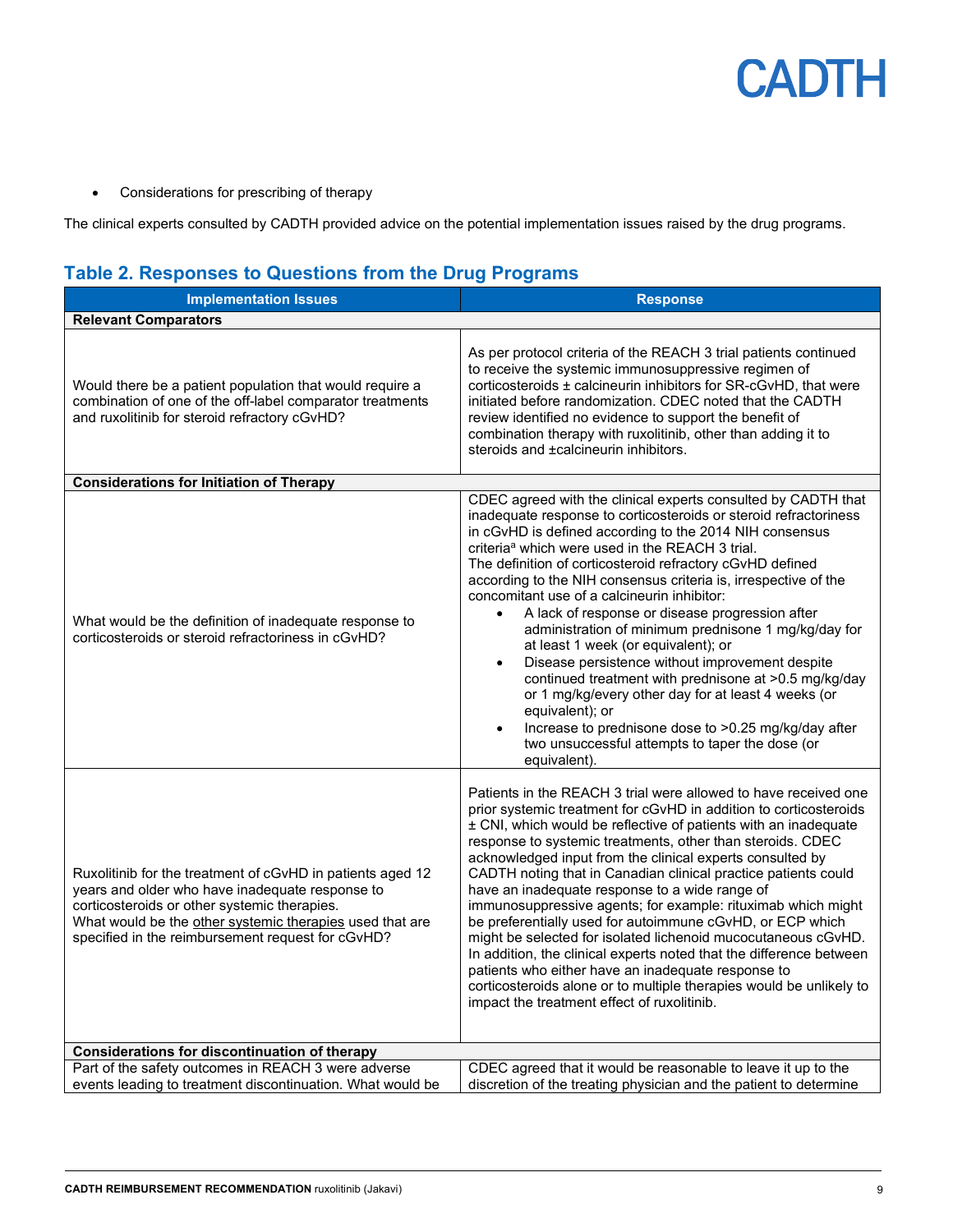| <b>Implementation Issues</b>                                                                                                                                                                                                                                   | <b>Response</b>                                                                                                                                                                                                                                                                                                                                                                                                                                                                                                                                                                                                                                                                                                                                                                        |
|----------------------------------------------------------------------------------------------------------------------------------------------------------------------------------------------------------------------------------------------------------------|----------------------------------------------------------------------------------------------------------------------------------------------------------------------------------------------------------------------------------------------------------------------------------------------------------------------------------------------------------------------------------------------------------------------------------------------------------------------------------------------------------------------------------------------------------------------------------------------------------------------------------------------------------------------------------------------------------------------------------------------------------------------------------------|
| the specific adverse events that would lead to treatment<br>discontinuation for cGvHD?                                                                                                                                                                         | the type of toxicity that would lead to treatment discontinuation<br>on a case-by-case basis.                                                                                                                                                                                                                                                                                                                                                                                                                                                                                                                                                                                                                                                                                          |
| Considerations for prescribing of therapy                                                                                                                                                                                                                      |                                                                                                                                                                                                                                                                                                                                                                                                                                                                                                                                                                                                                                                                                                                                                                                        |
| Jakavi may be self-administered in a patient's home which<br>provides important patient and healthcare benefits compared<br>to other therapies that require administration in a hospital or<br>infusion clinic that have been used in the second-line setting. | CDEC acknowledged the drug plan input.                                                                                                                                                                                                                                                                                                                                                                                                                                                                                                                                                                                                                                                                                                                                                 |
| What specialist/prescriber would be required to initiate and<br>monitor Jakavi for this indication?<br>$\alpha$ is a set of $\alpha$ in the $\alpha$ is the set of $\alpha$                                                                                    | CDEC agreed with the clinical experts consulted by CADTH that<br>ruxolitinib is an oral agent that is self-administered in a patient's<br>home. Patients are assessed and managed in the stem cell<br>transplantation follow-up clinic. All assessments and<br>prescriptions should be undertaken by providers that are familiar<br>with GvHD. Occasionally patients with severe multisystem<br>cGvHD require admission to the hospital and treatments,<br>including steroids and ruxolitinib, will be given on an appropriate<br>inpatient service.<br>the contract of the contract of the contract of the contract of the contract of the contract of the contract of the contract of the contract of the contract of the contract of the contract of the contract of the contract o |

cGvHD = chronic graft-versus-host disease; CNI = calcineurin inhibitor; ECP = [extracorporeal photopheresis; NIH = national institute of health](https://www.google.com/url?sa=t&rct=j&q=&esrc=s&source=web&cd=&cad=rja&uact=8&ved=2ahUKEwi3o6qBm9D2AhXLkokEHeolAYsQFnoECAYQAQ&url=https%3A%2F%2Fwww.ncbi.nlm.nih.gov%2Fpmc%2Farticles%2FPMC3766348%2F&usg=AOvVaw22La2PA7dAb2gJOJDZCGO2)

a Martin PJ, Lee SJ, Przepiorka D, et al. National Institutes of Health Consensus Development Project on Criteria for Clinical Trials in Chronic Graft-versus-Host Disease: VI. The 2014 Clinical Trial Design Working Group Report. *Biol Blood Marrow Transplant*. 2015;21(8):1343-1359

### **Clinical Evidence**

The REACH 3 trial is a an ongoing, international, multicentre, open-label, randomized phase III trial of ruxolitinib (10 mg, oral twice daily) compared with Investigator's choice of BAT in patients aged 12 years and older with moderate or severe SR-cGvHD. Patients continued to receive their systemic immunosuppressive regimen of corticosteroids ± CNI per standard of care. A total of 329 patients were randomized in a 1:1 ratio to receive ruxolitinib or BAT. Randomization was stratified by cGvHD severity per 2014 NIH consensus criteria (Jagasia et al. ,2015) (moderate vs. severe). The primary outcome was ORR on Cycle 7 Day 1 and key secondary outcomes included FFS and the modified Lee Symptom Scale. Additional secondary outcomes were ORR at Cycle 4 Day 1, HRQoL, symptom severity, duration of response (DoR), best overall response (BOR), OS, non-relapse mortality (NRM), incidence of malignancy relapse or progression (MR), steroid dosing, resource utilization, and safety.

The REACH 3 trial enrolled patients, ≥ 12 years of age, who had undergone alloSCT, had evidence of myeloid and platelet engraftment (area under the curve  $[ANC] > 1,000/mm<sup>3</sup>$  and platelet count  $>25,000/mm<sup>3</sup>$ ), and were diagnosed with moderate or severe cGvHD which was determined to be corticosteroid-refractory as per NIH Consensus Criteria (Martin et al. 2015). Patients with two or more systemic treatments for cGvHD in addition to corticosteroids ± CNI, impaired renal, GI function, or liver disease associated or non-associated with GvHD were excluded. The mean ages for the ruxolitinib and BAT groups, respectively, were 45.9 (standard deviation [SD]: 15.68) and 47.2 (SD: 16.17). The ruxolitinib group had a lower proportion of female patients compared to BAT (33.0% versus 43.9%), patients meeting the corticosteroid refractory 'A' criteria (37.6% versus 44.5%), and patients who only received steroid as prior systemic cGvHD/ SR/cGvHD therapy (42.4% versus 49.4%); and a higher proportion of patient with prior aGvHD of Grade II (32.1% versus 26.2%), and patients meeting the corticosteroid refractory 'B' criteria (35.2% versus 25.6%). The majority of patients (ruxolitinib versus BAT) had severe SR-cGvHD (58% versus 54.9%), met corticosteroid refractory 'A' (37.6% versus 44.5%) or 'B' (35.2% versus 25.6%) criteria, and most patients had received either only steroid (42.4% versus 49.4%) or steroid plus CNI (41.2% versus 42.1%) as prior systemic cGvHD/ SR-cGvHD therapy. Malignant leukemia/ myelodysplastic syndrome (MDS) was the most common underlying disease (ruxolitinib versus BAT: 73.3% versus 74.4%) and the mean time of transplant to cGvHD diagnosis as well as the mean time from initial diagnosis to randomization were similar across groups (mean days: 247.0 versus 230.0 and mean years: 3.90 versus 3.52, respectively).

This CADTH review is based on the data cut-off date of May 8, 2020. Final study results are expected to occur after the completion of the study (estimated completion date is between the third and fourth quarter of 2022). A fixed sequence hierarchical testing procedure was applied for the primary and the 2 key secondary endpoints, which included the interim analysis (when 196 patients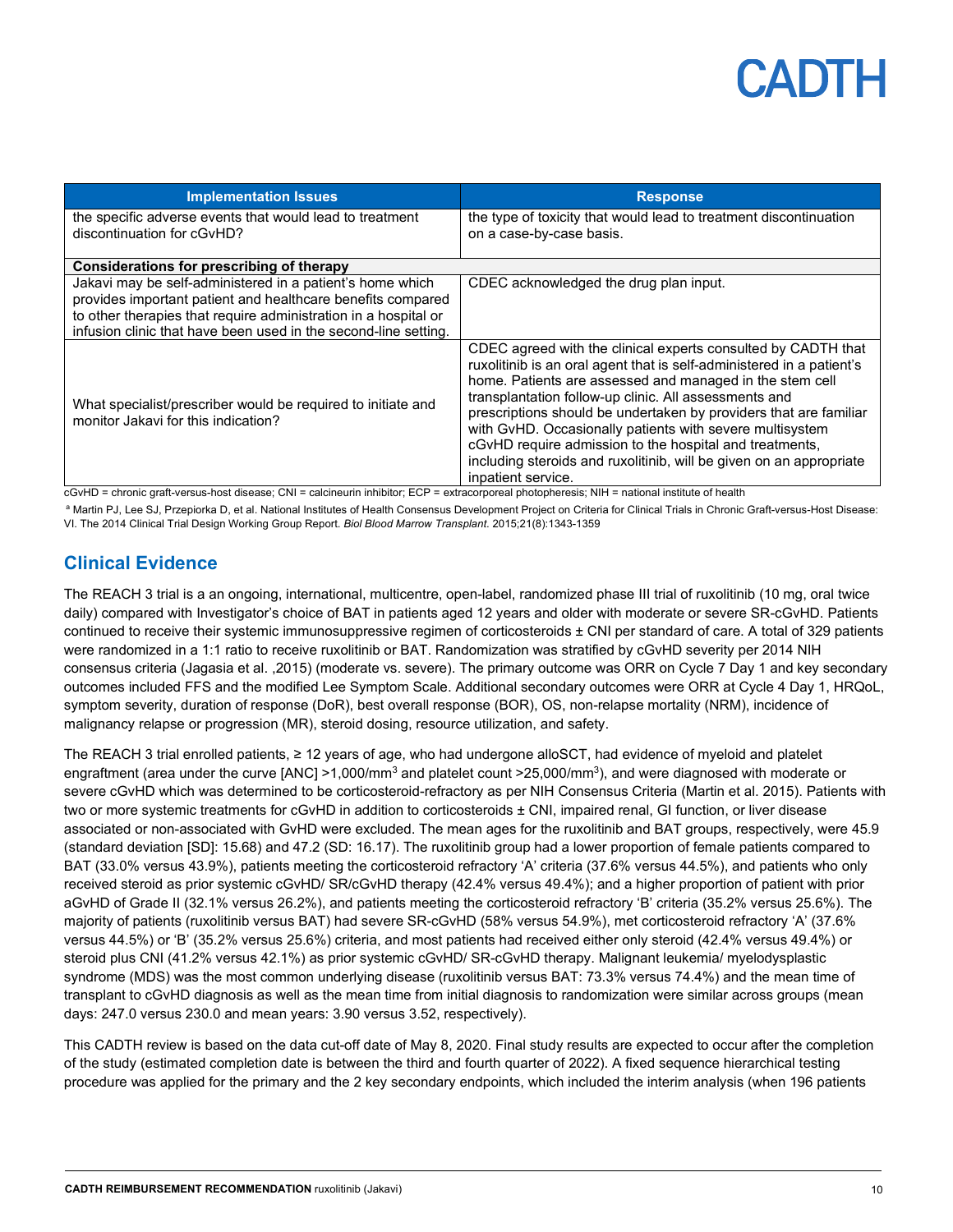[60% of the targeted 324 patients] completed Cycle 7 Day 1 visit or discontinued earlier; July 9, 2019 data cut-off date) and the primary analysis (all 329 patients completed Cycle 7 Day 1 visit or discontinued earlier; May 8, 2020 data cut-off date).

#### Efficacy Results

As of the interim analysis (July 9, 2019, data cut-off date) the median FFS was not reached (95% CI, 11.9 to NE) for in the ruxolitinib group and was 5.6 (4.5 to 5.8) months in the BAT group with a stratified HR of 0.315 (95% CI, 0.205 to 0.486) in favour of the ruxolitinib group. As of the primary analysis (May 8, 2020 data cut-off date), median FFS was not reached (95% confidence interval [CI], 18.6 to NE) for the ruxolitinib group and was 5.7 (95% CI, 5.6 to 6.5) months in the BAT group with a stratified HR of 0.370 (95% CI, 0.268 to 0.510) in favour of the ruxolitinib group. FFS was not formally tested at the primary analyses, given that results reached statistical significance at the interim analysis.

As of the interim analysis (July 9, 2019 data cut-off date), the REACH 3 trial met its primary objective. The proportion of patients who achieved an overall response at Cycle 7 Day 1 was  $50.5\%$  (n = 49) (95% CI, 40.2 to 60.8) in the ruxolitinib group and 26.3% (n = 26) (95% CI, 17.9 to 36.1) in the BAT group with a stratified odds ratio of 2.98 (95% CI, 1.62 to 5.48). The proportion of patients with CR and PR was 8.2% (n = 11) and 42.3% (n = 71), respectively, in the ruxolitinib group and 3.0% (n = 5) and 23.2% (n = 37), respectively, in the BAT group. As of the primary analysis (May 8, 2020) the ORR at Cycle 7 Day 1 was achieved by 49.7% (n = 82)  $(95\%$  CI, 41.8 to 57.6) of patients in the ruxolitinib group and 25.6% (n = 42)  $(95\%$  CI, 19.1 to 33.0) of patients in the BAT group with a stratified odds ratio of 2.99 (95% CI, 1.86 to 4.80). ORR at Cycle 7 Day 1 was not formally tested at the primary analyses, given that results reached statistical significance at the interim analysis. The proportion of patients with CR and PR was 6.7% (n = 11) and 43.0% (n = 71), respectively, in the ruxolitinib group and 3.0% (n = 5) and 22.6% (n = 37), respectively, in the BAT group. The ORR Cycle 1 Day 1 supportive analysis using the per protocol analysis set showed consistent results with the ORR results for the full analysis set.

At the primary analysis results for the modified Lee Symptom Scale suggested that the rate of responders (responders included patients achieving an improvement of ≥ 7 points on the total symptom score [TSS] from baseline) up to Cycle 7 Day 1 was higher in the ruxolitinib group (24.2% [95% CI, 17.9 to 31.5]) compared to the BAT group (11% [95% CI, 6.6 to 16.8]) with an odds ratio of 2.62 (95% CI, 1.42 to 4. 82). The improvement of the TSS response was formally tested at the primary analysis as the result at the interim analysis did not reject the null hypothesis.

At the May 8, 2020 date cut-off date, the proportion of patients that had achieved BOR (CR or PR at any time point up to and including Cycle 7 Day 1 and before the start of change/addition of systemic therapy for cGvHD) was 76.4% (95% CI, 69.1 to 82.6) in the ruxolitinib group and 60.4% (95% CI, 52.4 to 67.9) in the BAT group, with an odds ratio of 2.17 (95% CI, 1.34 to 3.52). Among the patients who achieved a BOR, median DOR was not reached (95% CI, 20.2 to NE) in the ruxolitinib group and was 6.2 (95% CI, 4.7 to 13.1) months in the BAT group.

As of the May 8, 2020 data cut-off date, 58 death events occurred across both study groups. The median duration of follow up for OS was 57.3 weeks for all patients and for each treatment group was: 56.6 weeks in the ruxolitinib group and 57.9 weeks in the BAT group. Median OS was not reached (95% CI, NE to NE) in both study groups with a stratified HR of 1.86 (95% CI, 0.648 to 1.820).

During the time interval of Day 166 to Day 168 (end of Cycle 6), a similar number of patients in both study groups achieved a ≥ 50% reduction of corticosteroid dose (body weight-normalized) from baseline (ruxolitinib group: 84 patients out of 118, 71.2%; BAT group: 80 patients out of 115, 69.6%). The reduction of steroid dose in the ruxolitinib group was slightly (but consistently) higher compared to the BAT group. The number of patients with no steroids during the time interval of Day 155 to Day 168 was 37 (31.4%) in the ruxolitinib group and 32 (27.8%) in the BAT group.12

#### *Harms Results*

Up to Cycle 7 Day 1 the percentage of patients reporting at least 1 TEAE was 97.6% in the ruxolitinib group and 91.8% in the BAT group. The most commonly reported TEAEs in the ruxolitinib group (ruxolitinib versus BAT) were anemia (29.1% versus 12.7%), pyrexia (15.8% versus 9.5%), alanine aminotransferase increased (15.2% versus 4.4%), hypertension (15.8% versus 12.7%), and blood creatine increased (13.9% versus 4.4%).<sup>12</sup> The most commonly reported TEAEs in the BAT group (ruxolitinib versus BAT) were diarrhea (10.3% versus 13.3%), anemia (29.1% versus 12.7%), hypertension (15.8% versus 12.7%), pneumonia (10.9% versus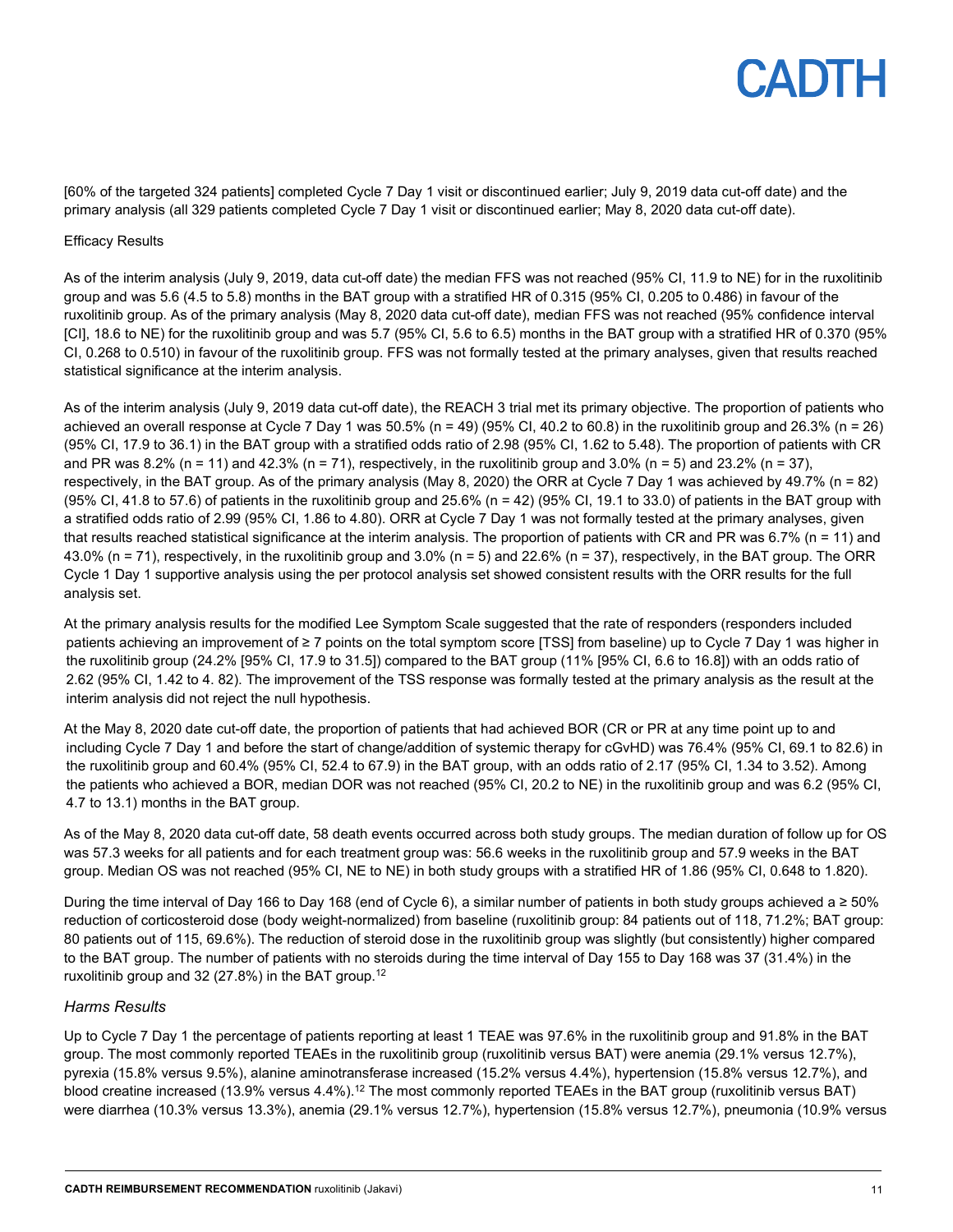12.7%), and nausea (9.1% versus 10.1%). The percentages of patients reporting Grade 3 or higher TEAEs up to Cycle 7 Day 1 was similar across both study groups (57.0% of patients in the ruxolitinib group and 57.6% in the BAT group). The most commonly reported Grade 3 or higher TEAE (ruxolitinib versus BAT) was anemia in the ruxolitinib group (12.7% versus 7.6%) and pneumonia in the BAT group (8.5% versus 9.5%). Other commonly reported grade 3 or greater TEAEs occurring across both treatment groups up to Cycle 7 Day 1 (ruxolitinib versus BAT) included neutropenia (8.5% versus 3.8%), thrombocytopenia (10.3% versus 5.7%), gammaglutamyl transferase increased (6.7% versus 1.9%), and hypertension (4.8% versus 7.0%).

Up to Cycle 7 Day 1, the percentage of patients reporting serious TEAEs was 33.3% in the ruxolitinib group and 36.7% in the BAT group. The most commonly reported serious TEAE in both study groups was pneumonia, occurring in 7.9% of patients in the ruxolitinib group and 8.2% of patients in the BAT group. Other commonly reported serious TEAEs occurring across both treatment groups (ruxolitinib versus BAT) included pyrexia (4.8% versus 1.9%), febrile neutropenia (1.8% versus 1.3%), pulmonary embolism (1.2% versus 1.9%), and acute kidney injury (1.2% versus 1.9%).

Up to Cycle 7 Day 1, the percentage of patients discontinuing study treatment due to TEAEs was 16.4% in the ruxolitinib group and 7.0% in the BAT group. The most commonly reported TEAE leading to treatment discontinuation in both study groups was pneumonia (4.8% in the ruxolitinib group and 1.3% in the BAT group), followed by anemia (0.6% in the ruxolitinib group and 0.6% in the BAT group). Pneumothorax occurred in 1.2% of patients in the ruxolitinib group and in no patients in the BAT group.

Up to Cycle 7 Day 1, the numbers of patients experiencing on-treatment deaths were 13 (7.9%) and 9 (5.7%) in the ruxolitinib and BAT groups, respectively. The most common cause of on-treatment death up to Cycle 7 Day 1 was the study indication (cGvHD and/or complications attributed to treatment for cGvHD) in 12 (7.3%) and 6 (3.8%) patients in the ruxolitinib and BAT groups, respectively. One patient in the ruxolitinib group died more than 30 days after the last dose due to general physical health deterioration. One patient each died from pneumonia, sepsis, and systemic infection in the BAT group.

Up to Cycle 7 Day 1, the most commonly reported infections in the ruxolitinib and BAT groups were infections excluding tuberculosis (62.4% and 58.2%, respectively), other infections (48.5% and 47.5%, respectively), pneumonia (19.4% and 17.1%, respectively), and opportunistic infections (11.5% and 12.0%, respectively).

Up to Cycle 7 Day 1, the number of patients reporting lipid abnormality events of any grade were 31 (18.8%) and 23 (14.6%) patients in the ruxolitinib and BAT groups, respectively. The most commonly reported lipid abnormalities in the ruxolitinib and BAT groups, respectively, were hypertriglyceridemia (9.7% and 8.2%), blood cholesterol increased (7.3% and 4.4%), hypercholesterolaemia (5.5% and 1.3%) and hyperlipidemia (2.4% and 2.5%).

Up to Cycle 7 Day 1, the number of patients reporting renal and urinary disorders of any grade 16 (9.7%) and 17 (10.8%) patients in the ruxolitinib and BAT groups, respectively. The most commonly reported renal and urinary disorders in the ruxolitinib and BAT groups were acute kidney injury (2.4% and 3.8%, respectively), renal failure (1.2% and 1.3%, respectively), hematuria (1.2% and 1.9%, respectively), and proteinuria (0.6% and 1.3%, respectively).

Up to Cycle 7 Day 1, the most commonly reported cytopenia events of any grade in the ruxolitinib and BAT groups were erythropenia (29.7% and 12.7%, respectively), leukopenia (18.8% and 13.9%, respectively), thrombocytopenia (21.2% and 14.6%, respectively), and other cytopenias (1.2% and 1.3%, respectively).

Up to Cycle 7 Day 1, the most commonly reported bleeding events of any grade in the ruxolitinib and BAT groups were haemorrhage (11.5% and 14.6%, respectively), haemorrhage events (6.7% and 10.1%, respectively), bruising (4.2% and 2.5%, respectively), and GI bleeding (1.2% and 3.2%, respectively).

#### *Critical Appraisal*

The REACH 3 trial had an open-label design whereby the investigator and the study participants were aware of their treatment status, which increased the risk of detection and performance bias. This had the potential to bias results and outcomes in favour of ruxolitinib if the assessor (investigator or patient) believed the study drug is likely to provide a benefit. Subjective outcomes (i.e., adverse outcomes and patient-reported outcomes [e.g., modified Lee Symptom scale]) may be particular at risk of bias due to the open-label design. Furthermore, the underlying complexity of cGvHD has been acknowledged as a key challenge for the design and analysis of clinical trials in the current target setting and may contribute to subjective inter-physician variability in response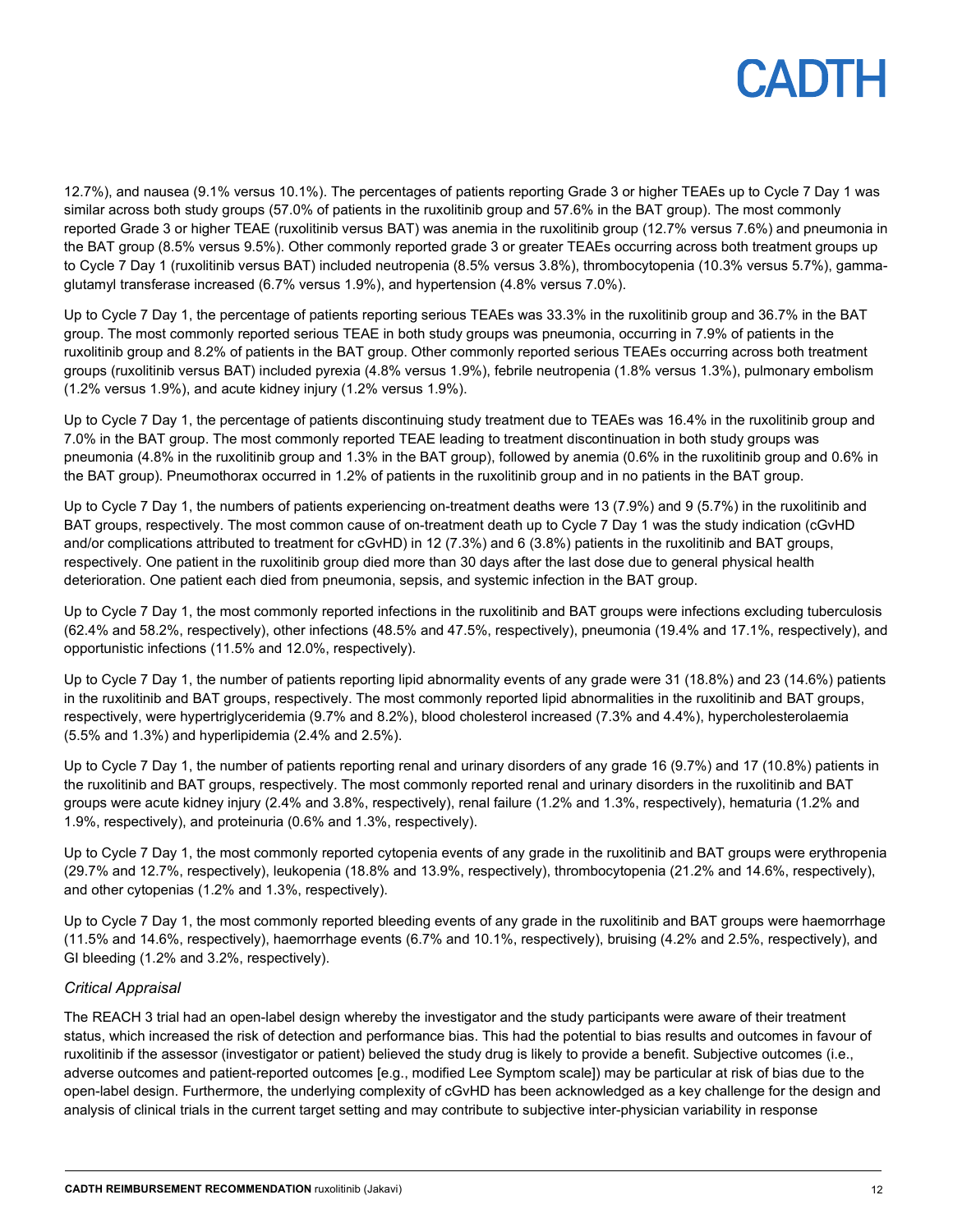assessments. In order to mitigate the impact of this bias, the investigators used standardized criteria (i.e., cGvHD disease evaluation and response assessment criteria for all organs were done according to NIH Consensus Criteria (Lee 2015) to evaluate responses. Patients in the BAT group who did not achieve responses were allowed to add or initiate a new systemic therapy in the BAT group up to Cycle 7 Day 1 without having to discontinue initial study treatment; however, patients in the ruxolitinib group were discontinued from treatment, if they changed or added a systemic therapy. This design feature may have biased the reporting of adverse events (AEs) leading to treatment discontinuation against the ruxolitinib group. The clinical experts consulted by CADTH noted that changing or initiating new systemic cGvHD therapies is reflective of clinical practice. It was felt by the clinical experts, that changes to the BAT treatment up the Cycle 7 Day 1 were unlikely to impact OS results, given the similar efficacy and similar responses achieved with various systemic therapies. The modified Lee Symptom scale scores were measured up to Cycle 7 Day 1 (cycle length = 28 days), which may not represent an accurate picture of patients' experiences with ruxolitinib for a prolonged period of time. However, the assessment timeframe coincided with the assessment of the primary outcome, ORR at Cycle 7 Day 1, and the clinical experts consulted by CADTH agreed that changes in symptom severity would be apparent within the first 6 Cycles after starting treatment. Given several important limitations including the non-inferential analyses, the significant decline in patients available to provide assessment over time, and the open-label design of the trial, the ability of interpret the results for the European Quality of Life 5-Five Dimensions 5-Levels (EQ-5D-5L) and The Functional Assessment of Cancer Therapy (FACT)-Bone Marrow Transplantation (BMT) scores is limited.

It was noted that few patients in the trial were aged less than 18 years. The clinical experts supported generalizing the study results to adolescents less than 18 years old, as these patients are managed similarly as adults in clinical practice, the safety profile of ruxolitinib in these patients was acceptable and similar to the overall safety set, and there is no biological rational to assume that outcomes of ruxolitinib would be different between adult and adolescent patients with SR-cGvHD. It was agreed by the clinical experts that the NIH Consensus criteria used in the trial for cGvHD disease and response assessment as well as the tarping schedule for treatments applied in the trial were overall reflective of Canadian clinical practice. The proportions of patients with cGvHD disease staging of mild, moderate, and severe as well as the proportions of patients meeting the SR-cGvHD criteria ('A' versus 'B' versus 'C') were reflective of patients seen in clinical practice.

#### Indirect Comparisons

No indirect treatment comparisons were included in the sponsor's submission to CADTH or identified in the literature search.

#### Other Relevant Evidence

The other relevant evidence section included:

- One additional relevant study (Moiseev et al., 2020) included in the sponsor's submission to CADTH that reported results for ruxolitinib in adult and pediatric patients with SR-cGvHD.
- Post-hoc analyses of the REACH 3 trial that were applied in the submitted pharmacoeconomic model.

#### Moiseev et al. (2020) Study

#### *Description of the study*

The article by Moiseev et al. (2020) was a prospective, single-centre, open-label study in Russia that included 75 patients with either acute (N = 32) or chronic (N = 43) SR-GvHD. The study sample included both adults and children, with half of the sample comprised of children (53% in the acute and 39% in the chronic GvHD groups). The median ages in the acute and chronic GvHD groups were 17 years (range: 1 to 67) and 21 years (range:2 to 62), respectively. Study participants received ruxolitinib at a starting dose of 10 mg twice a day for adults, 10 mg twice a day for children weighing >40 kg, and 0.15 mg/kg twice a day for children weighing <40 kg. Previous treatments were continued if the attending physician considered it necessary. Ruxolitinib was stopped if there were signs of GvHD progression. The primary endpoint was ORR. ORR for acute and chronic GvHD was assessed based on the joint statement criteria by Martin et al (2009) and the NIH criteria by Lee et al. (2015), respectively. The secondary endpoints included OS, toxicity, relapse, and infection complications.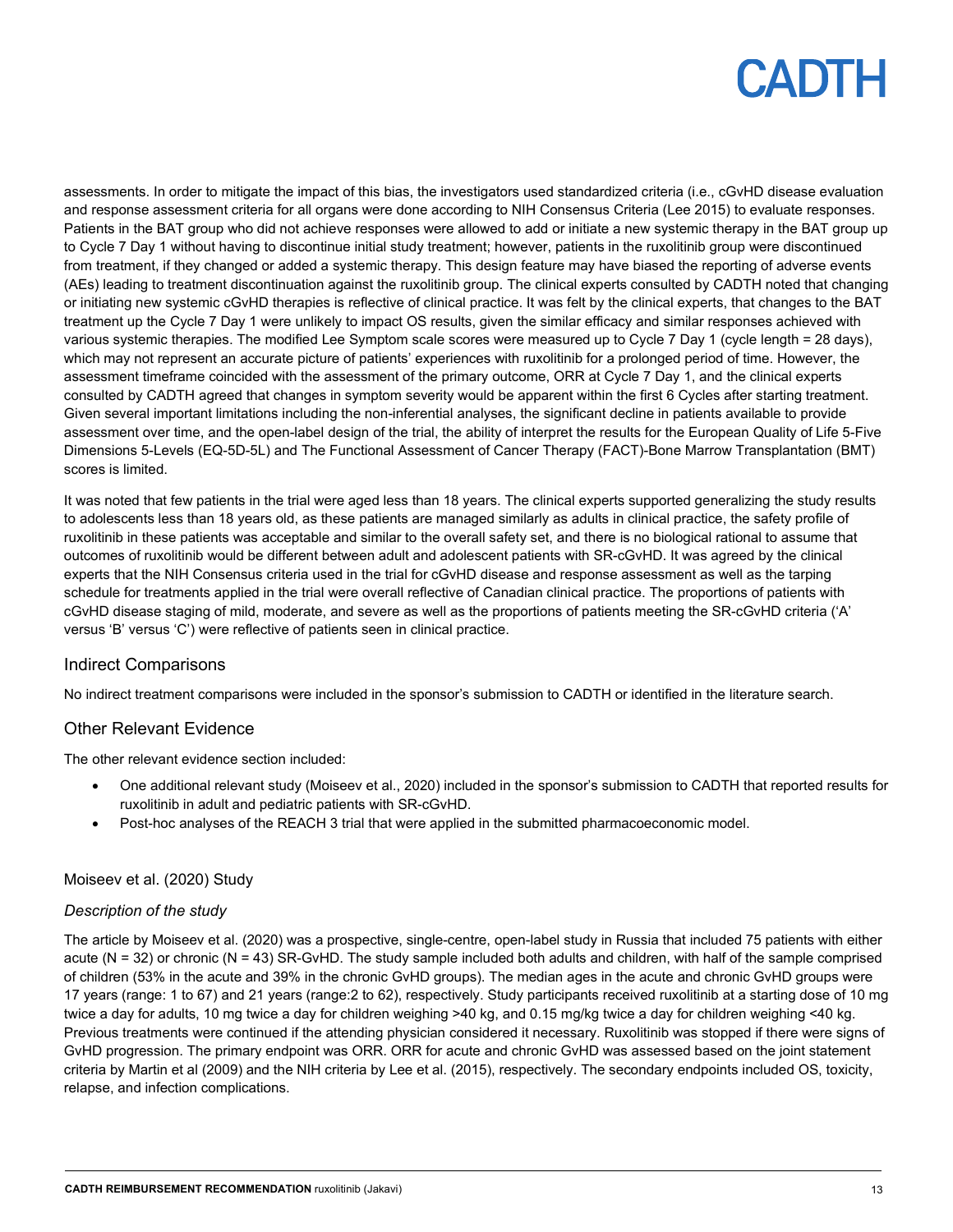#### *Efficacy Results*

The ORR was 75% (95% CI, 57 to 89) in the aGvHD and 81% (95% CI, 67 to 92) in the cGvHD group. The OS was 59% (95% CI, 49 to 74) in the aGvHD and 85% (95% CI, 70 to 93) in the cGvHD group. In patients with aGvHD and cGvHD, there were no significant differences between adults and children in any of the outcomes, including ORR (aGvHD: p = 0.31; cGvHD: p = 0.35) and survival (aGvHD: p = 0.44; cGvHD: p = 0.12).

#### *Harms Results*

The most common AE was hematological toxicity, with 79% and 44% of grade III–IV neutropenia occurring in the acute and chronic GvHD groups, respectively. There were no significant differences in toxicity between adults and children.

#### *Critical Appraisal*

Given the single-arm observational design, interpretation of the study results is limited. Due to the lack of a comparator group and blinding, it is difficult to determine the effectiveness of the treatment on the study outcomes. Given the relatively small sample size of cGvHD patients (N =43), the generalizability of these results may be limited. Moreover, as this trial was conducted in Russia, there may be limitations generalizing these findings to the Canadian context.

#### *Relevance for CADTH Review*

In the REACH III trial, the number of patients aged 12 to 18 years represented a small proportion of the study sample (3.6%). In the study by Moiseev et al., approximately 50% of the study sample included children <18 years of age. Hence, this additional study supplements the evidence for ruxolitinib in patients < 18 years of age.

#### Post-hoc Analyses of the REACH 3 trial

Several post-hoc analyses of the REACH 3 trial were conducted and the results were applied to the submitted pharmacoeconomic model. High-level summaries of the methods and results of the post-hoc analyses were provided by the sponsor. The post-hoc analyses included OS by response, DOR by ORR, duration of treatment form randomization, duration of treatment by response at and from Cycle 7 Day 1, resource use by study group and response at Cycle 7 Day 1, and weekly dosing. The CADTH review team was unable to conduct a rigorous evaluation of the conduct and reporting of the post-hoc analyses as only a high-level summary of methods was provided by the sponsor. Overall, the CADTH Methods Team concluded that the results from post-hoc analyses are considered exploratory and hypotheses generating only. Due to the lack of formal inferential statistical testing, the CADTH review team's ability to interpret results of such analyses is significantly limited.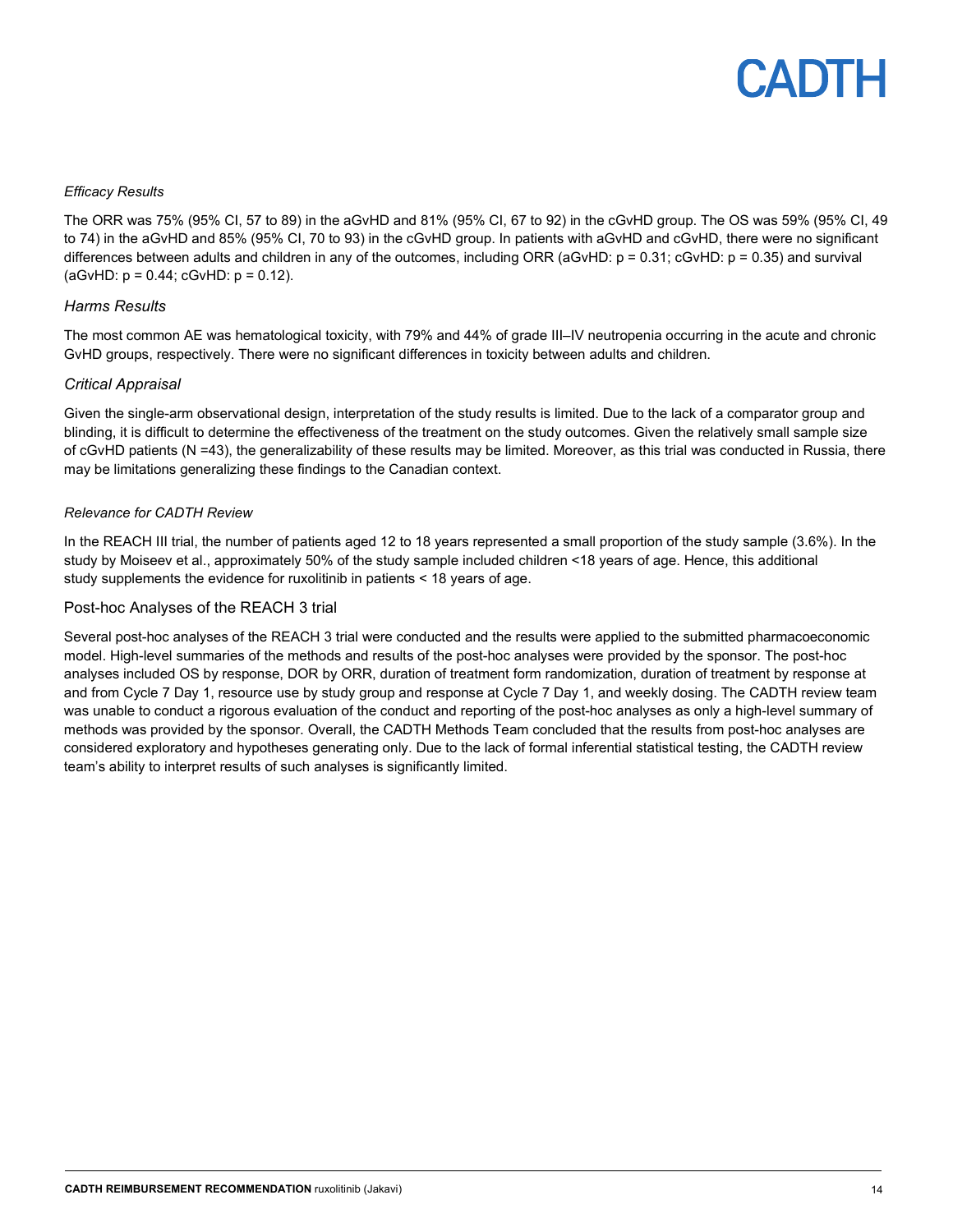

### **Economic Evidence**

### Cost and Cost-Effectiveness

| <b>Component</b>                   | <b>Description</b>                                                                                                                                                                                                                                                                                                                                                                                                                                                   |
|------------------------------------|----------------------------------------------------------------------------------------------------------------------------------------------------------------------------------------------------------------------------------------------------------------------------------------------------------------------------------------------------------------------------------------------------------------------------------------------------------------------|
| Type of economic                   | Cost-utility analysis                                                                                                                                                                                                                                                                                                                                                                                                                                                |
| evaluation                         | Semi-Markov model                                                                                                                                                                                                                                                                                                                                                                                                                                                    |
| <b>Target population</b>           | Patients 12 years of age or older with steroid-refractory chronic graft-versus-host disease                                                                                                                                                                                                                                                                                                                                                                          |
| <b>Treatment</b>                   | Ruxolitinib                                                                                                                                                                                                                                                                                                                                                                                                                                                          |
| <b>Submitted price</b>             | Ruxolitinib:                                                                                                                                                                                                                                                                                                                                                                                                                                                         |
|                                    | 5 mg, tablet: \$86.6275                                                                                                                                                                                                                                                                                                                                                                                                                                              |
|                                    | 10 mg, tablet: \$87.3775                                                                                                                                                                                                                                                                                                                                                                                                                                             |
|                                    | 15 mg, tablet: \$87.5775                                                                                                                                                                                                                                                                                                                                                                                                                                             |
|                                    | 20 mg, tablet: \$87.6375                                                                                                                                                                                                                                                                                                                                                                                                                                             |
| <b>Treatment cost</b>              | At the sponsor's submitted price of \$87.3775 per 10 mg tablet, the annual cost of ruxolitinib                                                                                                                                                                                                                                                                                                                                                                       |
|                                    | therapy would be \$63,786 if patients remained on therapy for a full year.                                                                                                                                                                                                                                                                                                                                                                                           |
| <b>Comparators</b>                 | Best available therapy (BAT), consisting of: rituximab, extracorporeal photopheresis (ECP),                                                                                                                                                                                                                                                                                                                                                                          |
|                                    | imatinib, methotrexate, mycophenolate mofetil, sirolimus, and ibrutinib                                                                                                                                                                                                                                                                                                                                                                                              |
| <b>Perspective</b>                 | Canadian publicly funded health care payer                                                                                                                                                                                                                                                                                                                                                                                                                           |
| <b>Outcomes</b>                    | QALYs, LYs                                                                                                                                                                                                                                                                                                                                                                                                                                                           |
| Time horizon                       | Lifetime (40 years)                                                                                                                                                                                                                                                                                                                                                                                                                                                  |
| Key data source                    | REACH 3 trial, a multi-centre, randomized, phase III, open-label trial comparing the efficacy and<br>safety of oral ruxolitinib with the investigator's choice of BAT in patients 12 years of age or older<br>who had SR-cGvHD after alloSCT.                                                                                                                                                                                                                        |
| <b>Key limitations</b>             | The majority of the parameters used in the model were derived from the sponsor's post hoc<br>$\bullet$<br>analysis of REACH 3 data. As results from post hoc analyses are hypothesis generating,<br>the CADTH clinical review concluded results were likely uncertain due to various limitations.                                                                                                                                                                    |
|                                    | The sponsor considered only one direction of movement between responder health states<br>$\bullet$<br>and did not model the underlying health condition of SR-cGvHD, including outcomes<br>identified as important by patients and clinicians. As such, the model structure does not<br>effectively capture the health condition.                                                                                                                                    |
|                                    | The sponsor's analysis assumed an indefinite OS benefit for responders, which was not<br>$\bullet$<br>reflected in their post-hoc analysis and not the expectation of clinical experts consulted for<br>this review.                                                                                                                                                                                                                                                 |
|                                    | As there is no long-term data regarding how long patients who respond on ruxolitinib will<br>$\bullet$<br>maintain their response, duration of response estimates for ruxolitinib are highly uncertain.<br>Additionally, experts noted that duration of response on BAT is highly variable (dependent<br>on the specific treatment within BAT) and that the sponsor may have underestimated long-<br>term duration of response.                                      |
|                                    | The sponsor populated BAT dosing based on their post hoc analysis of REACH-3, which<br>$\bullet$<br>could not be validated by CADTH. Some BAT doses used in the model did not reflect<br>published clinical studies of these treatments or their product monographs.                                                                                                                                                                                                 |
|                                    | There is significant variation amongst clinicians and between jurisdictions regarding the<br>$\bullet$<br>distribution of BAT treatments being used. This adds uncertainty, as different distributions of<br>treatments change the cost of ruxolitinib's comparator, which influences cost-effectiveness.                                                                                                                                                            |
|                                    | The sponsor's incorporation of subsequent therapies for non-responders was inappropriate<br>$\bullet$<br>as it only incorporated costs of therapies which were applied perpetually until death,<br>however, non-responders could never transition to having a response on a subsequent<br>therapy, which experts deemed to be inappropriate.                                                                                                                         |
| <b>CADTH reanalysis</b><br>results | Due to the highly uncertain nature of the data derived from the sponsor's post-hoc analysis<br>$\bullet$<br>of REACH 3 and due to the inappropriateness of the model structure, CADTH was unable<br>to derive a base case analysis. Instead, an exploratory reanalysis was conducted that<br>utilized more appropriate assumptions, though CADTH notes the magnitude of clinical<br>benefit estimated for ruxolitinib in this reanalysis may still be overestimated. |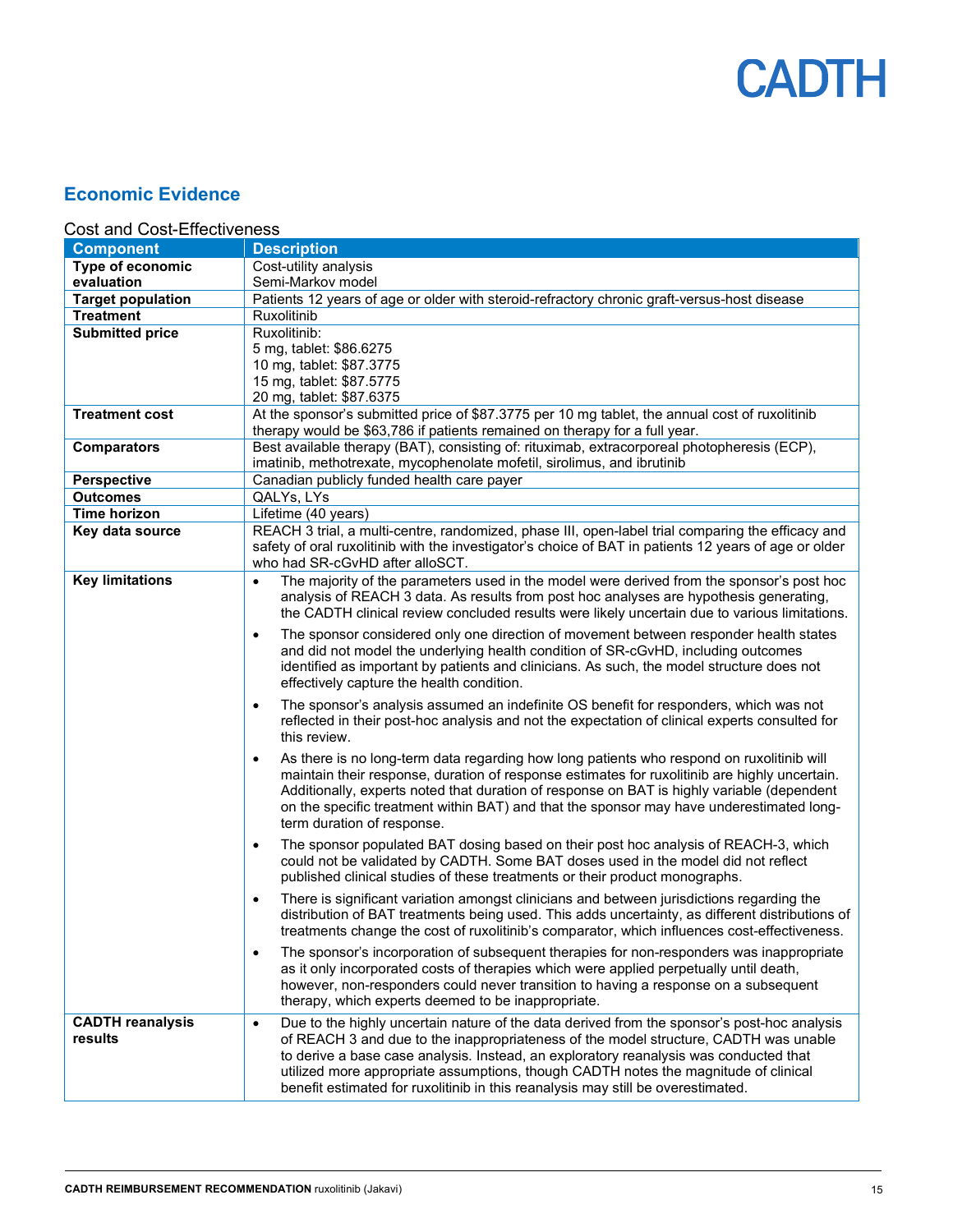| <b>Component</b> | <b>Description</b>                                                                                                                                                                                                                                                                                                                                                                                                                                                                                                                                 |
|------------------|----------------------------------------------------------------------------------------------------------------------------------------------------------------------------------------------------------------------------------------------------------------------------------------------------------------------------------------------------------------------------------------------------------------------------------------------------------------------------------------------------------------------------------------------------|
|                  | CADTH undertook exploratory reanalyses to address limitations relating to: uncertain long-<br>term efficacy; removing an OS benefit for responders; assuming that ruxolitinib will have a<br>duration of response that is proportionately better than BAT; changing the duration of<br>response extrapolations for BAT to better align with clinical expert expectations; aligning<br>dosing for BAT treatments with the literature and product monographs; and, aligning the<br>distribution of BAT treatments with clinical expert expectations. |
|                  | CADTH's exploratory reanalysis suggests that ruxolitinib is associated with an ICER of<br>\$1,062,977 per QALY compared to BAT (inc. QALYs=0.10; inc. costs=\$106,178).                                                                                                                                                                                                                                                                                                                                                                            |
|                  | For ruxolitinib to be considered cost-effective at a willingness to pay threshold of \$50,000<br>per QALY, a price reduction of at least 65% is required. However, given the uncertainty<br>around the economic model, further price reductions may be necessary.                                                                                                                                                                                                                                                                                  |

### Budget Impact

CADTH identified the following key limitations with the sponsor's analysis: First, there is uncertainty in the estimated population size because the sponsor's approach relies heavily on clinical expert opinion. Further, the sponsor's assumed proportion of patients eligible for public coverage underestimated the market size and budget impact. Second, there is uncertainty in the market share of ruxolitinib and its comparators. Finally, there is uncertainty in dosing, treatment duration, and the treatment cost of comparators.

CADTH reanalysis included: adopting the perspective of the public drug payer, revising market shares of comparators, assuming a higher market share and rapid uptake of ruxolitinib, and aligning dosing of rituximab, ibrutinib, imatinib and ECP with the product monographs and the published literature.

Although the sponsor suggested ruxolitinib would be associated with a budget impact of \$10,440,825 over the three-year time horizon, based on CADTH reanalysis, the budget impact to the public drug plans of introducing ruxolitinib is expected to be \$10,350,040 in year 1, \$7,771,389 in year 2, and \$5,805,567 in year 3, for a three-year total of \$23,926,995. The estimated budget impact is sensitive to the proportion of existing patients with SR-cGvHD among alloSCTs recipients.